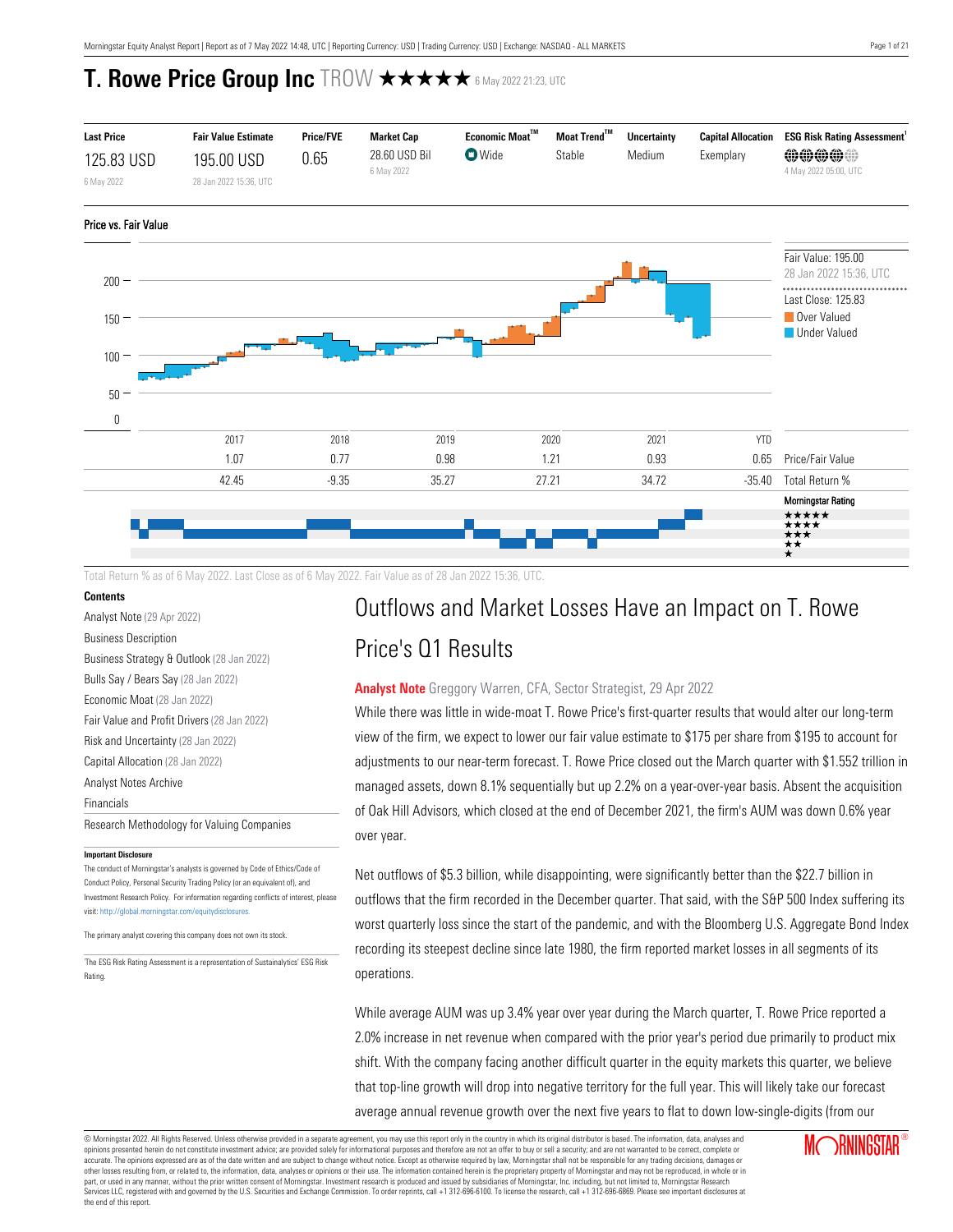| <b>Last Price</b>        | <b>Fair Value Estimate</b>           | <b>Price/FVE</b> | <b>Market Cap</b>           | Economic Moat <sup>™</sup> | Moat Trend <sup>™</sup> | <b>Uncertainty</b> | <b>Capital Allocation</b> | <b>ESG Risk Rating Assessment</b> |
|--------------------------|--------------------------------------|------------------|-----------------------------|----------------------------|-------------------------|--------------------|---------------------------|-----------------------------------|
| 125.83 USD<br>6 May 2022 | 195.00 USD<br>28 Jan 2022 15:36, UTC | 0.65             | 28.60 USD Bil<br>6 May 2022 | $\blacksquare$ Wide        | Stable                  | Medium             | Exemplary                 | @@@@@@<br>4 May 2022 05:00, UTC   |

## **Sector Industry Financial Services** Asset Management

T. Rowe Price provides asset-management services for individual and institutional investors. It offers a broad range of no-load U.S. and international stock, hybrid, bond, and money market funds. At the end of 2021, the firm had \$1.688 trillion in managed assets, composed of equity (61%), balanced (29%), and fixed-income (10%) offerings. Approximately two thirds of the company's managed assets are held in retirement-based accounts, which provides T. Rowe Price with a somewhat stickier client base than most of its peers. The firm also manages private accounts, provides retirement planning advice, and offers discount brokerage and trust services. The company is primarily a U.S.-based asset manager, deriving just under 10% of its AUM from overseas.

<span id="page-1-0"></span>**Business Description**

previous forecast of a positive 2.7% CAGR for revenue during 2022-26).

forecast to a range of 10%-14%.

## First-quarter adjusted operating margins of 44.4% were 450 basis points lower than the year-ago period. Management had warned that the firm was likely to see operating expenses grow 12%-16% this year as it folded Oak Hill Advisors into its operations, and it didn't disappoint with costs running 14.3% higher during the March quarter. That said, the company did update its full-year operating expense growth

### <span id="page-1-1"></span>**Business Strategy & Outlook** Greggory Warren, CFA, Sector Strategist, 28 Jan 2022

In an environment where active fund managers are under assault for poor relative performance and high fees, we believe wide-moat-rated T. Rowe Price is the best positioned of the U.S.-based active asset managers we cover. The biggest differentiators for the firm are the size and scale of its operations, the strength of its brands, its consistent record of active fund outperformance, and reasonable fees. T. Rowe Price has historically had a stickier set of clients than its peers as well, with two thirds of its assets under management derived from retirement-based accounts. At the end of 2021, 66%, 63%, and 65% of the company's fund AUM were beating their passive peer medians on a 3-, 5-, and 10-year basis, respectively, with 50% of fund assets closing out the year with an overall rating of 4 or 5 stars, better than just about every other U.S.-based asset manager we cover. T. Rowe Price also has a much stronger Morningstar Success Ratio--which evaluates whether a firm's open-end funds deliver consistent, peerbeating returns over longer periods--giving it an additional leg up.

While T. Rowe Price will face headwinds in the near to medium term as baby boomer rollovers continue to affect organic growth in the defined-contribution channel, we think the firm and defined-contribution plans in general have a compelling cost and service argument to make to pending retirees, which should mitigate some of the impact. We also believe T. Rowe Price is uniquely positioned among the firms we cover (as well as the broader universe of active asset managers) to pick up business in the retail-advised channel, given the solid long-term performance of its funds and reasonableness of its fees. That said, the company is not immune to the pressures caused by the growth of low-cost passively managed products. With the company likely to generate low- to mid-single-digit AUM growth on average going forward (aided by 0%-1% average annual organic growth), we see top-line growth expanding at a 2.7% CAGR, with operating margins of 44%-46% on average, during 2022-26.

### <span id="page-1-2"></span>**Bulls Say** Greggory Warren, CFA, Sector Strategist, 28 Jan 2022

- $\triangleright$  With \$1.688 trillion in AUM at the end of 2021, T. Rowe Price is one of the larger U.S.-based asset managers. Retirement accounts and variable-annuity investment portfolios account for two thirds of assets.
- $\triangleright$  At the end of the fourth quarter of 2021, 76% and 74% of T. Rowe Price's multi-asset funds were beating their passive peer medians on a 3- and 5-year basis, respectively.

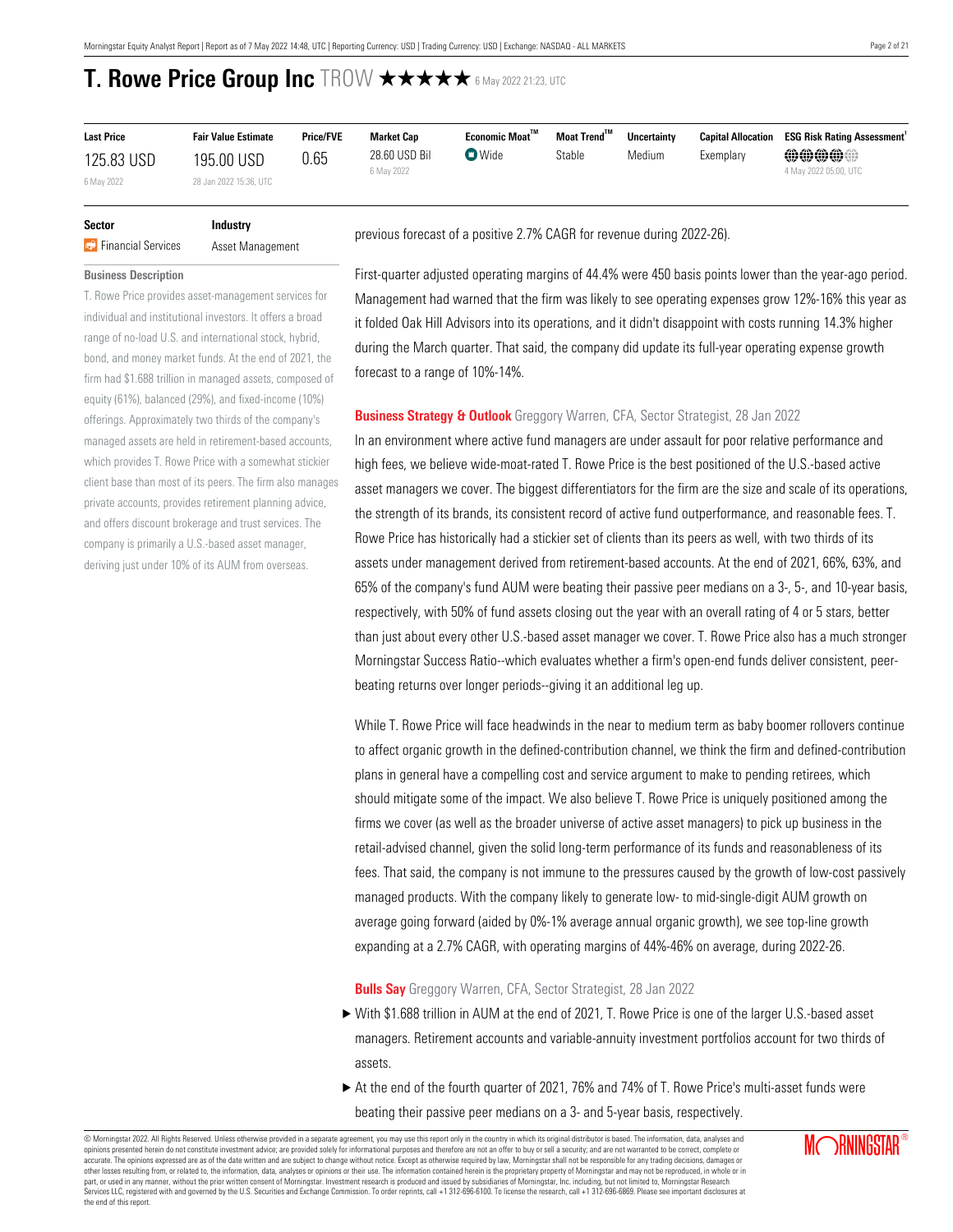| <b>Last Price</b>    | <b>Price/FVE</b><br><b>Fair Value Estimate</b>                                               | <b>Market Cap</b>           | $\sf Economic\; \sf{Moa}^{\sf TM}$<br><b>O</b> Wide                             | Moat Trend™     | <b>Uncertainty</b>                                                            | <b>Capital Allocation</b> | <b>ESG Risk Rating Assessment</b>                                                 |  |
|----------------------|----------------------------------------------------------------------------------------------|-----------------------------|---------------------------------------------------------------------------------|-----------------|-------------------------------------------------------------------------------|---------------------------|-----------------------------------------------------------------------------------|--|
| 125.83 USD           | 0.65<br>195.00 USD                                                                           | 28.60 USD Bil<br>6 May 2022 |                                                                                 | Stable          | Medium                                                                        | Exemplary                 | <b>偷偷偷偷偷</b><br>4 May 2022 05:00, UTC                                             |  |
| 6 May 2022           | 28 Jan 2022 15:36, UTC                                                                       |                             |                                                                                 |                 |                                                                               |                           |                                                                                   |  |
| <b>Competitors</b>   |                                                                                              |                             |                                                                                 |                 |                                                                               |                           |                                                                                   |  |
|                      | T. Rowe Price Group Inc TROW                                                                 |                             | <b>Affiliated Managers Group Inc AMG</b>                                        | Invesco Ltd IVZ | <b>BlackRock Inc BLK</b>                                                      |                           |                                                                                   |  |
|                      | <b>Fair Value</b><br>195.00<br>Uncertainty: Medium<br>$- - -$<br><b>Last Close</b><br>125.83 | .                           | <b>Fair Value</b><br>175.00<br>Uncertainty: High<br><b>Last Close</b><br>129.00 |                 | <b>Fair Value</b><br>26.00<br>Uncertainty: High<br><b>Last Close</b><br>18.46 | $-0.00$                   | <b>Fair Value</b><br>930.00<br>Uncertainty: Medium<br><b>Last Close</b><br>628.62 |  |
| <b>Fconomic Moat</b> | $\blacksquare$ Wide                                                                          | Narrow                      |                                                                                 |                 | Narrow                                                                        |                           | $\bullet$ Wide                                                                    |  |
| <b>Moat Trend</b>    | Stable                                                                                       | Negative                    |                                                                                 |                 |                                                                               | Stable                    |                                                                                   |  |
| Currency             | <b>USD</b>                                                                                   | <b>USD</b>                  |                                                                                 | <b>USD</b>      |                                                                               | <b>USD</b>                |                                                                                   |  |
| Fair Value           | 195.00 28 Jan 2022 15:36, UTC                                                                |                             | 175.00 2 May 2022 21:17, UTC                                                    |                 | 26.00 13 Apr 2022 18:27, UTC                                                  |                           | 930.00 13 Apr 2022 18:01, UTC                                                     |  |
| 1-Star Price         | 263.25                                                                                       | 271.25                      |                                                                                 |                 | 40.30                                                                         |                           | 1,255.50                                                                          |  |
| 5-Star Price         | 136.50                                                                                       | 105.00                      |                                                                                 | 15.60           |                                                                               | 651.00                    |                                                                                   |  |
| Assessment           | Significantly<br>Undervalued                                                                 | 6 May<br>2022               | Under Valued 6 May 2022                                                         |                 | Under Valued 6 May 2022                                                       |                           | Under Valued 6 May 2022                                                           |  |
| Morningstar Rating   | <b>★★★★★</b> 6 May 2022 21:23, UTC                                                           |                             | <b>★★★★</b> 6 May 2022 21:23, UTC                                               |                 | <b>★★★★</b> 6 May 2022 21:23, UTC                                             |                           | ★★★★6 May 2022 21:23, UTC                                                         |  |
| Analyst              | Greggory Warren, Sector Strategist                                                           |                             | Greggory Warren, Sector Strategist                                              |                 | Greggory Warren, Sector Strategist                                            |                           | Greggory Warren, Sector Strategist                                                |  |
| Capital Allocation   | Exemplary                                                                                    | Exemplary                   |                                                                                 | Standard        |                                                                               | Exemplary                 |                                                                                   |  |
| Price/Fair Value     | 0.65                                                                                         | 0.74                        |                                                                                 | 0.71            |                                                                               | 0.68                      |                                                                                   |  |
| Price/Sales          | 3.73                                                                                         | 2.37                        |                                                                                 | 1.25            |                                                                               | 4.93                      |                                                                                   |  |
| Price/Book           | 3.16                                                                                         | 1.88                        |                                                                                 | 0.74            |                                                                               | 2.53                      |                                                                                   |  |
| Price/Earning        | 10.18                                                                                        | 9.86                        |                                                                                 | 6.50            |                                                                               | 15.79                     |                                                                                   |  |
| Dividend Yield       | 3.53%                                                                                        | 0.03%                       |                                                                                 |                 | 3.68%                                                                         |                           |                                                                                   |  |
| Market Cap           | 28.60 Bil                                                                                    | 5.03 Bil                    |                                                                                 |                 | 8.40 Bil                                                                      |                           | 95.38 Bil                                                                         |  |
| 52-Week Range        | $122.22 - 224.56$                                                                            | $121.33 - 191.62$           |                                                                                 | $18.14 - 29.71$ |                                                                               |                           | $610.00 - 973.16$                                                                 |  |
| Investment Style     | Mid Value                                                                                    | Small Value                 |                                                                                 |                 |                                                                               | Large Core                |                                                                                   |  |

▶ Target-date retirement portfolios have been a significant source of organic growth, generating just under \$100 billion in net inflows (equivalent to an 8% rate of annual growth) for the firm the past 10 years.

**Bears Say** Greggory Warren, CFA, Sector Strategist, 28 Jan 2022

- ▶ The company's equity performance has weakened, with just 59% and 61% of funds beating their passive peer medians on a 3- and 5-year basis, respectively, at the end of 2021.
- $\blacktriangleright$  Fixed-income performance has stumbled as well, with just 65% and 55% of bond funds beating their passive peer medians on a 3- and 5-year basis, respectively, at the end of last year.
- $\triangleright$  With a large portion of the firm's assets generating fees based on daily AUM levels rather than monthly or quarterly averages, revenue will be more heavily affected during periods of extreme market volatility.

## <span id="page-2-0"></span>**Economic Moat** Greggory Warren, CFA, Sector Strategist, 28 Jan 2022

In our view, the asset-management business can be conducive to economic moats, with switching costs

© Morningstar 2022. All Rights Reserved. Unless otherwise provided in a separate agreement, you may use this report only in the country in which its original distributor is based. The information, data, analyses and opinions presented herein do not constitute investment advice; are provided solely for informational purposes and therefore are not an offer to buy or sell a security; and are not warranted to be correct, complete or accurate. The opinions expressed are as of the date written and are subject to change without notice. Except as otherwise required by law, Morningstar shall not be responsible for any trading decisions, damages or<br>other lo part, or used in any manner, without the prior written consent of Morningstar. Investment research is produced and issued by subsidiaries of Morningstar, Inc. including, but not limited to, Morningstar Research<br>Services LL the end of this report.

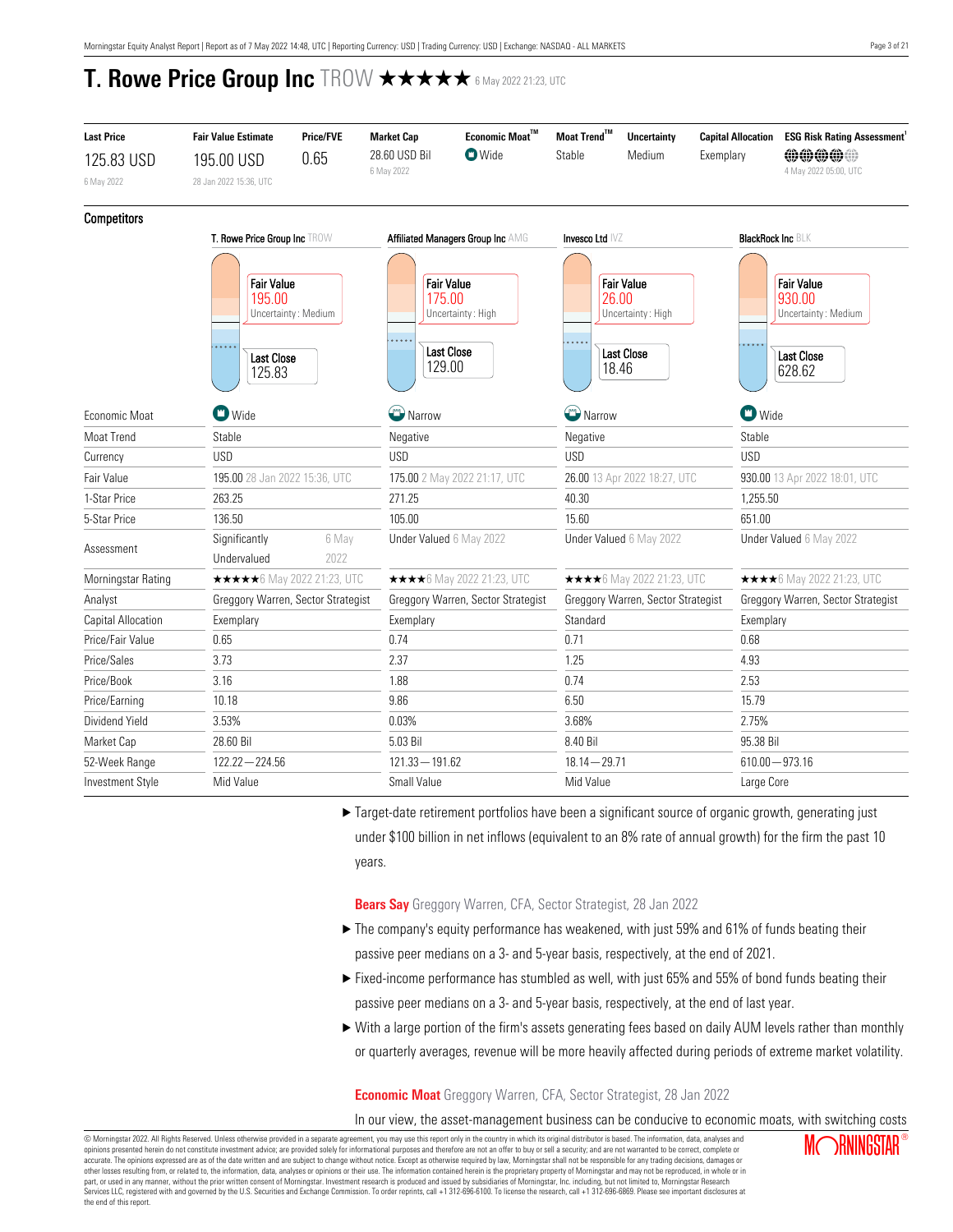| <b>Last Price</b> | <b>Fair Value Estimate</b> | <b>Price/FVE</b> | <b>Market Cap</b>           | Economic Moat™ | Moat Trend™ | <b>Uncertainty</b> | <b>Capital Allocation</b> | <b>ESG Risk Rating Assessment'</b> |
|-------------------|----------------------------|------------------|-----------------------------|----------------|-------------|--------------------|---------------------------|------------------------------------|
| 125.83 USD        | 195.00 USD                 | 0.65             | 28.60 USD Bil<br>6 May 2022 | $\nabla$ Wide  | Stable      | Medium             | Exemplarv                 | @@@@@@<br>4 May 2022 05:00, UTC    |
| 6 May 2022        | 28 Jan 2022 15:36, UTC     |                  |                             |                |             |                    |                           |                                    |

and intangible assets the most durable sources of competitive advantage for firms operating in the industry. Although the switching costs might not be explicitly large, inertia and the uncertainty of achieving better results by moving from one asset manager to another tend to keep many investors invested with the same funds for extended periods of time. As a result, money that flows into assetmanagement firms tends to stay there. For the industry as a whole, the average narrow redemption (retention) rate, which does not include exchange redemptions, has been 25% or less (75% or greater) annually during the past 5-, 10-, 15-, 20-, 25-, and 30-year time frames. Including exchange redemptions, the rate has been less than 30% (greater than 70%). Because T. Rowe Price does not break out its net flows (which are gross sales less investor redemptions) we assume that, based on its historical record of positive organic growth, the company's average annual redemption rate has been at its worst no worse than the industrywide rate, especially given the tailwinds that have been provided at times by defined contribution plans the past couple of decades--noting that redemptions have outpaced inflows into 401(k) plans since the baby boomer retirement phase started in 2011. During the past 5 (10) calendar years, T. Rowe Price's organic growth rate has averaged positive 0.6% (0.4%) with a standard deviation of 1.5% (1.7%), which meant that the firm was in most years compensating for investor redemptions with new flows into its products. We expect T. Rowe Price will generate at least 0.8% average annual organic growth during 2022-26, with a standard deviation of 1.9%, and 2.6% on average during 2022-31, with a standard deviation of 2.6%, driven by recent large investments in retail distribution, enhanced product/vehicles and technology, as well as the company's move into alternative assets. As a result, T. Rowe Price should continue to have a slightly better-than-average switching cost profile relative to its active asset manager peers despite continuing to see redemption rates at or above the industry average due to the continuation of the baby boomer retirement cycle, as well as the growth of passively managed target date funds.

We believe traditional asset managers like T. Rowe Price can improve on the switching cost advantage inherent in their business models with organizational attributes (such as product mix, distribution channel concentration, and geographic reach) and intangible assets (such as strong and respected brands and manager reputations derived from successful track records of investment performance), which can provide them with a degree of differentiation from their peers. While the barriers to entry are not all that significant for the industry, the barriers to success are extremely high, as it not only takes time and skill to put together a long enough record of investment performance to gather assets but even more time to build the scale necessary to remain competitive in the industry. This has generally provided larger, more established asset managers with an advantage over smaller players in the industry, especially when it comes to gaining cost-effective access to distribution platforms. Competition for investor inflows can be stiff and has traditionally centered on investment performance, especially in the retail channel. Although institutional investors and retail gatekeepers are exerting pressure on pricing, competition based on price has been rare, aside from what we've seen in the U.S. market for exchangetraded funds. While compensation remains the single-largest expense for most asset managers, supplier

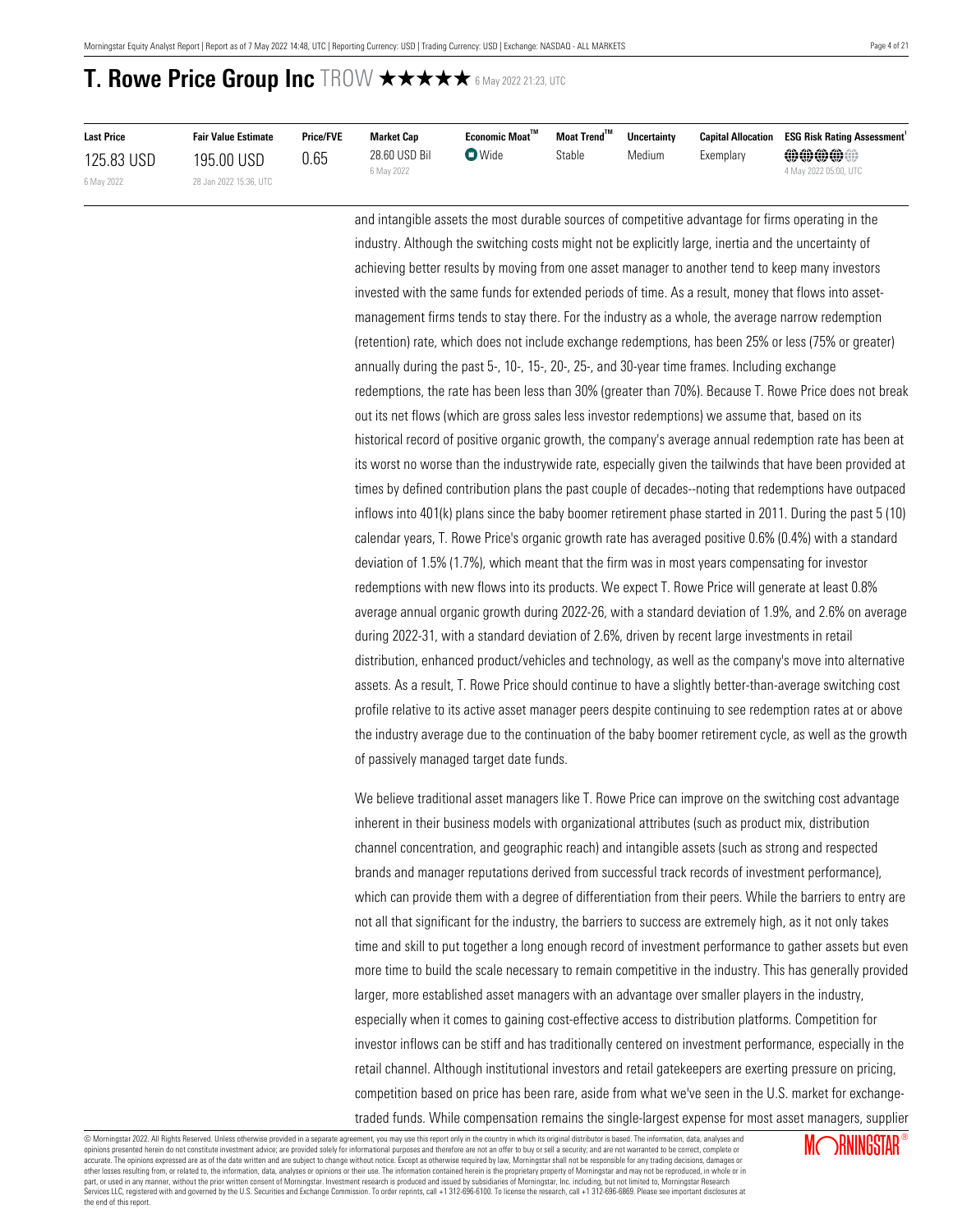| <b>Last Price</b> | <b>Fair Value Estimate</b> | <b>Price/FVE</b> | Market Cap                  | Economic Moat <sup>™</sup> | Moat Trend™ | <b>Uncertainty</b> | <b>Capital Allocation</b> | <b>ESG Risk Rating Assessment</b>                   |
|-------------------|----------------------------|------------------|-----------------------------|----------------------------|-------------|--------------------|---------------------------|-----------------------------------------------------|
| 125.83 USD        | 195.00 USD                 | 0.65             | 28.60 USD Bil<br>6 May 2022 | $\bullet$ Wide             | Stable      | Medium             | Exemplary                 | $\oplus\oplus\oplus\oplus$<br>4 May 2022 05:00, UTC |
| 6 May 2022        | 28 Jan 2022 15:36, UTC     |                  |                             |                            |             |                    |                           |                                                     |

power has been manageable as many firms have reduced their reliance on star managers and have tied manager and analyst pay to both portfolio and overall firm performance. Asset stickiness (the degree to which assets remain with a manager over time) tends to be a differentiator between wide- and narrowmoat firms, as those asset managers that have demonstrated an ability to gather and retain investor assets during different market cycles have tended to produce more stable levels of profitability, with returns exceeding their cost of capital for longer periods. While the more broadly diversified asset managers are structurally set up to hold on to assets regardless of market conditions, it has been firms with solid product sets across asset classes (built on repeatable investment processes), charging reasonable fees, and with singular corporate cultures dedicated to a common purpose that have done a better job of gathering and retaining assets. Firms offering niche products with significantly higher switching costs--such as retirement accounts, funds with lockup periods, and tax-managed strategies- have tended to hold on to assets longer.

T. Rowe Price, in our view, has a wide economic moat around its operations. We think the company's size and scale, the strength of its brands, and its consistent record of active fund outperformance provides the firm with a leg up over competitors. While T. Rowe Price's product mix is not overly diverse, with 90% of its \$1.688 trillion in AUM at the end of 2021 dedicated to equity (61%) and multi-asset/ balanced (29%) strategies, the company derives a significant portion (just over two thirds) of its AUM from defined contribution retirement assets and deferred annuity and direct retail retirement assets. With the switching costs for these tax-deferred products being significantly higher than those for most other accounts (the majority of which are non-tax-deferred), T. Rowe Price has traditionally had a stickier set of assets than its peers. Benefiting from a steady stream in investor inflows into defined contribution and other retirement plans, the firm has recorded net long-term outflows in only 18 calendar quarters the past two decades (half of which have occurred during the past five years as the company has felt the brunt of the baby boom retirement phase as well as an easing of restrictions on loans and distributions from the CARES act in response to the COVID-19 pandemic). Furthermore, the firm's cost-conscious culture and stable AUM and revenue levels have allowed it to consistently generate operating margins of 40% or more (the highest among the traditional U.S.-based asset managers we cover). T. Rowe Price's ability to generate more stable revenue, profitability, and cash flows than its peers has provided the company, in our view, with more than enough excess capital to continue building on the competitive advantages it already possesses. The firm has been fairly effective managing its scale, with adjusted operating margins (by our calculations) of 44.4% (45.0%) on average during 2017-21 (2012-21), allowing it to generate around \$2.2 billion (\$1.9 billion) in annual free cash flow (defined as cash flow from operations less capital expenditures) on average, with adjusted ROICs generally exceeding 60% (and ROICs with goodwill included exceeding 40%).

T. Rowe Price has withstood the headwinds facing active managers with its rigorous research process,

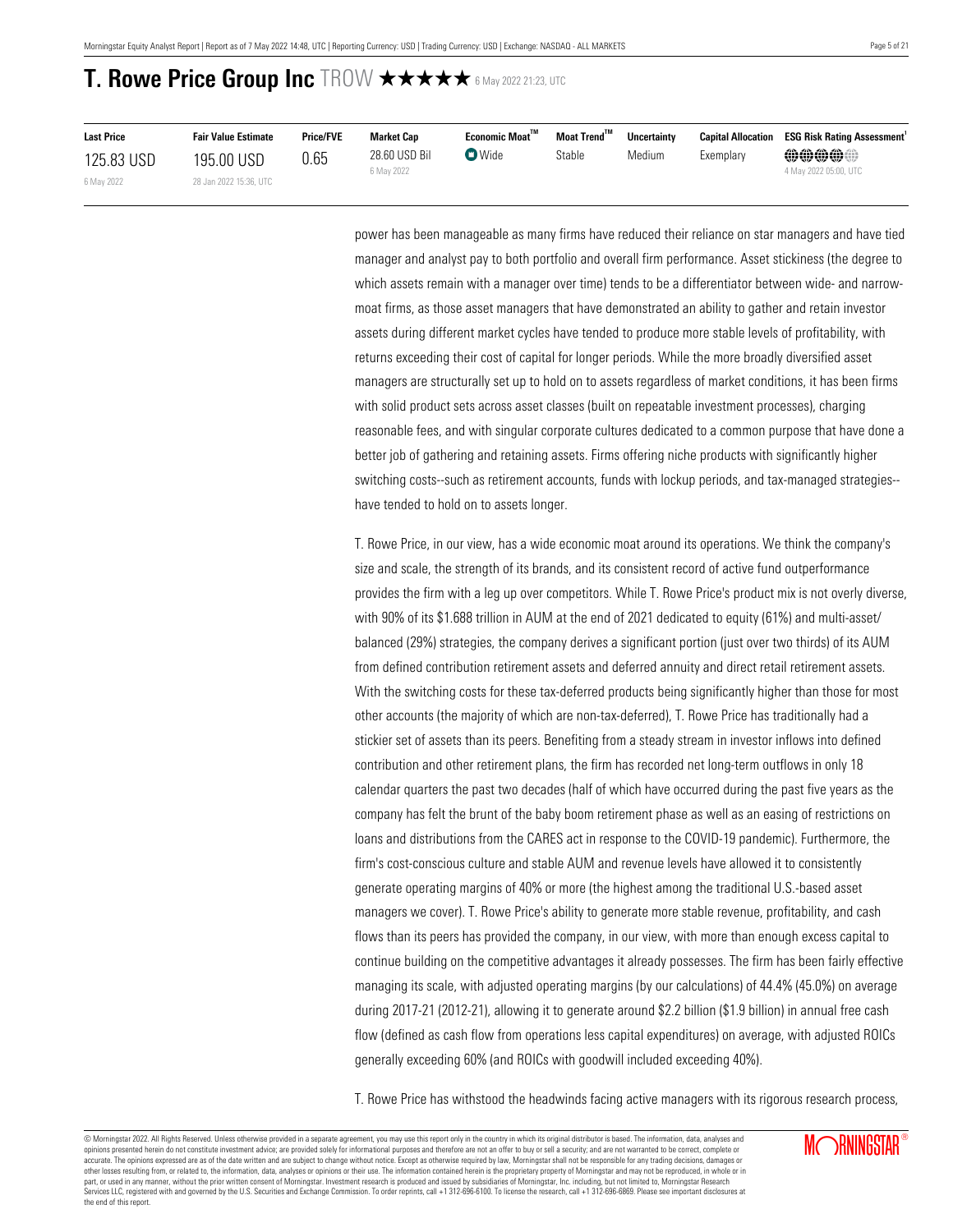| <b>Last Price</b> | <b>Fair Value Estimate</b> | <b>Price/FVE</b> | <b>Market Cap</b>           | Economic Moat <sup>™</sup> | Moat Trend™ | <b>Uncertainty</b> | <b>Capital Allocation</b> | <b>ESG Risk Rating Assessment</b>     |
|-------------------|----------------------------|------------------|-----------------------------|----------------------------|-------------|--------------------|---------------------------|---------------------------------------|
| 125.83 USD        | 195.00 USD                 | 0.65             | 28.60 USD Bil<br>6 May 2022 | $\nabla$ Wide              | Stable      | Medium             | Exemplary                 | <b>@@@@@</b><br>4 May 2022 05:00, UTC |
| 6 May 2022        | 28 Jan 2022 15:36. UTC     |                  |                             |                            |             |                    |                           |                                       |

strong performance across asset classes, and continued investment in its research team. At the end of 2021, the firm had close to 50% of its rated U.S. mutual funds (across primary share classes) rated 4 or 5 stars by Morningstar, with 70% receiving gold, silver, or bronze medal ratings. As most broker/dealer and advisory platforms tend to give deferential treatment to 4- and 5-star funds, T. Rowe Price is well positioned. With solid three- and five-year relative investment performance generated on a consistent basis also tending to be an important benchmark for the gatekeepers of retail-advised and institutional platforms, T. Rowe Price continues to hold its own, despite having 66%, 63%, and 65% of T. Rowe Price's sponsored U.S. mutual funds beating their passively managed peers on a 3-, 5-, and 10-year basis, respectively, at the end of 2021--uncharacteristic for a firm that has consistently been in the upper quartile on a performance basis with its fund offerings. One measure that highlights the strength of T. Rowe Price's investment acumen relative to its active manager peers is the Morningstar Success Ratio, which measures the potential for a firm's funds to generate peer-beating returns consistently over the long run. Morningstar calculates two different success ratios--the Morningstar Success Ratio and the Morningstar Risk-Adjusted Success Ratio--over 3-, 5-, and 10-year time frames, with the former considering each fund's category rank based on total return and the latter looking at a fund's category rank based on Morningstar Risk-Adjusted Return. The higher the Success Ratio, the greater chance that investors will see peer-beating returns generated on a more consistent basis. By this measure, T. Rowe Price is the only winner among the U.S.-based asset managers we cover, with a five-year Risk-Adjusted Success Ratio of 65.0 compared with a group average (median) of 40.3 (37.5). Compared with the broader universe of fund families, T. Rowe also scores well, with its five-year Risk-Adjusted Success Ratio beating the industry average (median) of 45.8 (46.0).

Much of the success T. Rowe Price has had historically has been built on the firm having a single corporate culture dedicated to a common purpose, which has been reflected in the level and consistency of its investment performance, the rate of organic growth the company has been able to generate, and the relatively small amount of employee turnover through the years. Morningstar views the management team at T. Rowe Price as being highly insular and very protective of the culture that the firm has built--one that has cultivated a disciplined, risk-conscious investment process that has consistently produced successful results across its fund lineup, often with less volatility than peers. As part of ongoing efforts to enhance the company's competitive positioning, management has been willing to evolve, though, focusing for much of the past several years on building additional scale through new investment products, expanding the reach of its investment advisory business by further penetrating domestic distribution channels (like the retail-advised channel) and moving into non-U.S. markets (especially emerging and developing economies in the Asia-Pacific region), and bolstering technology in an effort to improve performance outcomes, drive down incremental costs, and improve product distribution. The company maintains an investment focus while recognizing that the business must evolve to flourish in an industry that continues to gravitate toward passive investing. All of this

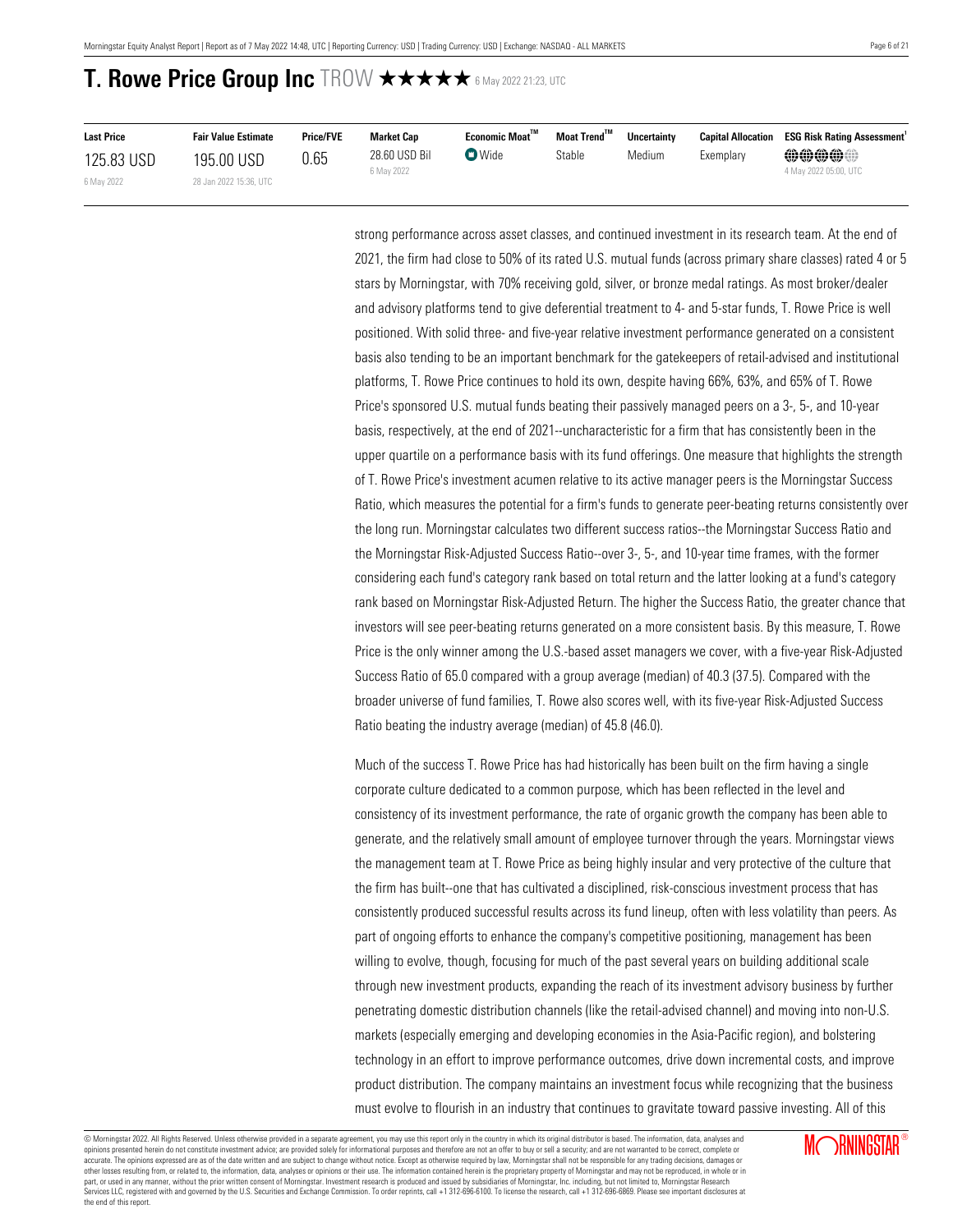| <b>Last Price</b> | <b>Fair Value Estimate</b> | <b>Price/FVE</b> | <b>Market Cap</b>           | Economic Moat™          | Moat Trend™ | <b>Uncertainty</b> | <b>Capital Allocation</b>             | <b>ESG Risk Rating Assessment</b> <sup>1</sup> |
|-------------------|----------------------------|------------------|-----------------------------|-------------------------|-------------|--------------------|---------------------------------------|------------------------------------------------|
| 125.83 USD        | 195.00 USD                 | 0.65             | 28.60 USD Bil<br>6 May 2022 | $\nabla$ Wide<br>Stable | Medium      | Exemplary          | <b>@@@@@</b><br>4 May 2022 05:00, UTC |                                                |
| 6 May 2022        | 28 Jan 2022 15:36. UTC     |                  |                             |                         |             |                    |                                       |                                                |

explains why T. Rowe Price receives some of the highest marks for corporate culture among the U.S. based asset managers we cover. Our manager research group has also consistently awarded it a Positive Parent rating, owing not only to its ability to produce repeatable investment strategies but to prudently adapt to the changing competitive landscape all while attracting and retaining quality investment talent. We continue to believe that T. Rowe Price is well positioned to navigate the headwinds that the U.S.-based asset managers will face during the next decade and expect it to be one of the rare organic growth generators in the group.

### <span id="page-6-0"></span>**Fair Value and Profit Drivers** Greggory Warren, CFA, Sector Strategist, 28 Jan 2022

We've lowered our fair value estimate for T. Rowe Price to \$195 per share from \$212 to account for adjustments to our near-term forecast (primarily related to organic AUM growth and expenses) based on commentary from management about near-term flows and an expected rise in costs following the closure of the Oak Hill Advisors deal. Our new fair value estimate implies a price/earnings multiple of 15.0 times our 2022 earnings estimate and 14.0 times our 2023 earnings estimate. For some perspective, during the past five (10) years, the company's shares have traded at an average of 15.5 (17.1) times trailing earnings. We assume a 21% U.S. statutory corporate tax rate and a 9% cost of equity in our valuation.

T. Rowe Price closed out 2021 with a record \$1.688 trillion in managed assets, up 14.8% year over year. Absent the OHA acquisition, which closed at the end of December, the firm's AUM was up 11.6% during 2021. Net outflows of \$28.5 billion (\$2.5 billion of which came from T. Rowe Price redeeming investments in its own mutual funds during the quarter to finance the cash portion of the OHA deal) last year were the worst we can ever remember seeing from the company.

Management noted that net flows during 2022 are likely to fall below their long-term guidance for 1%- 3% organic AUM growth. As such, we have revised our near-term forecast to include flat to slightly negative organic AUM growth in 2022, followed by flat to slightly positive organic AUM growth next year. Our five-year forecast for organic AUM growth now stands at 0%-1% on average annually during 2022-26 (compared with 0%-2% previously). Flows should pick up more after 2025 when fewer baby boomers retiring and millennials starting to hit their peak earnings years, with net redemptions from retirement plans putting less of a drag on annual flows.

Despite management fees continuing to be pressured by industry dynamics, we expect T. Rowe Price, which is somewhat insulated due to its channel mix and already low-cost offerings, to generate a 2.7% CAGR for revenue during 2022-26, aided somewhat by the addition of Oak Hill Advisors to the mix. As for profitability, we expect to see adjusted operating margins for the firm in a 44%-46% range (down from 47%-49% previously as OHA looks to be less profitable to the firm than we had been imagining given management's current guidance on costs). We also expect to see T. Rowe Price invest more

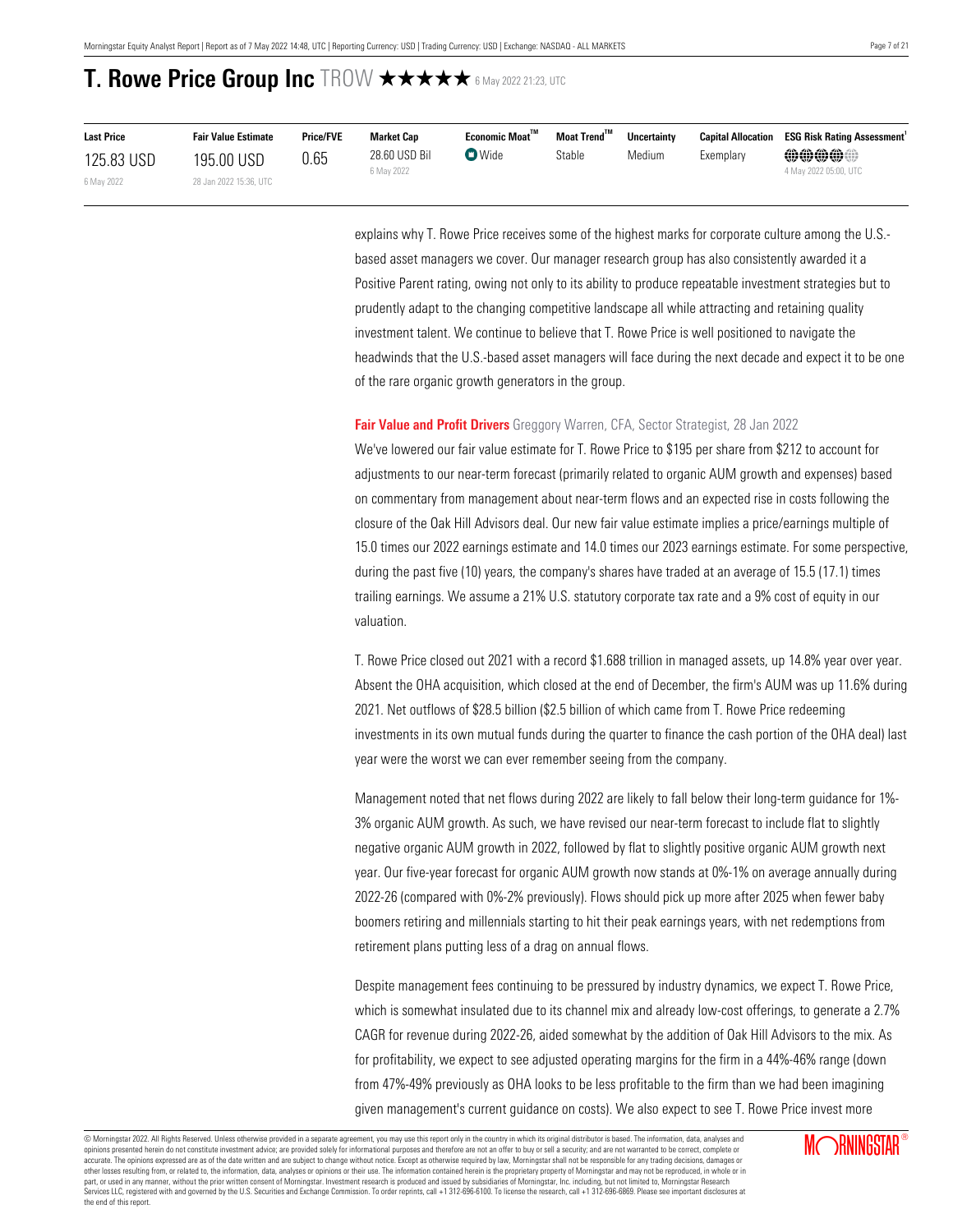| <b>Last Price</b> | <b>Fair Value Estimate</b> | <b>Price/FVE</b> | Market Cap                  | Economic Moat™ | Moat Trend <sup>™</sup> | <b>Uncertainty</b> |           | <b>Capital Allocation ESG Risk Rating Assessment'</b> |
|-------------------|----------------------------|------------------|-----------------------------|----------------|-------------------------|--------------------|-----------|-------------------------------------------------------|
| 125.83 USD        | 195.00 USD                 | 0.65             | 28.60 USD Bil<br>6 May 2022 | $\bullet$ Wide | Stable                  | Medium             | Exemplarv | @@@@@@<br>4 May 2022 05:00, UTC                       |
| 6 May 2022        | 28 Jan 2022 15:36, UTC     |                  |                             |                |                         |                    |           |                                                       |

heavily in key regions and channels to drive additional organic growth.

### <span id="page-7-0"></span>**Risk and Uncertainty** Greggory Warren, CFA, Sector Strategist, 28 Jan 2022

Our uncertainty rating for T. Rowe Price is Medium. At this time, we don't consider any environmental, social, or governance issues to be material enough to affect our uncertainty rating or fair value estimate. With more than 80% of annual revenue derived from management fees levied on AUM, dramatic market movements, shifts in product mix, and/or changes in fund flows can have a significant impact on operating income and cash flows. T. Rowe Price's investment offerings are overwhelmingly tied to U.S. equity markets, with 90% of its AUM invested in equity (61%) and balanced (29%) strategies. Additionally, 10 T. Rowe Price funds--Blue-Chip Growth, Growth Stock, Capital Appreciation, Mid-Cap Growth, New Horizons, Value, Emerging Markets Stock, Overseas Stock, Equity Income, and Institutional Large-Cap Growth--accounted for just over 20% of the firm's AUM at the end of 2020, as well as 30% of the company's investment advisory revenue during that year. As T. Rowe Price increases its investment in overseas asset managers, especially in emerging and developing economies like China and India, it is exposing itself to myriad cultural, economic, political, and currency risks that exist in the markets these managers serve. The company is, however, at a lower risk of experiencing material financial impacts from ESG factors, due to its low exposure to risks that are inherent to the industry, as well as its own operations, offset by the firm's strong management of its material ESG issues (considered to be an industry leader in the area of corporate governance).

### <span id="page-7-1"></span>**Capital Allocation** Greggory Warren, CFA, Sector Strategist, 28 Jan 2022

T. Rowe Price is unique among the publicly traded U.S.-based asset managers in that it has traditionally been run by a group of top officers (the management committee) who consult one another before making major decisions. Rob Sharps has been president and CEO of T. Rowe Price since the end of 2021. Former chairman and CEO Bill Stromberg remains on as non-executive chairman of the company's board of directors, following his retirement from his role as chief executive role at the end of last year. Stromberg has been with the firm for 35 years (rising from an initial role as an analyst to chairman and CEO) and has stuck to a fairly typical retirement time frame for the firm's executives. Sharps has followed a similar career track, having started with T. Rowe Price as an analyst some 24 years ago before going on to become a well-regarded portfolio manager and eventually president and CIO. His responsibilities and influence have broadened significantly in recent years as he has taken a more active role in corporate strategy, product development, and other enterprise initiatives, basically prepping him for the top job at the firm.

Our capital allocation rating for T. Rowe Price is exemplary. This rating focuses on the three key areas we look at to assess management efficacy: balance sheet health, investment efficacy, and shareholder distributions. Given that a firm's financial health directly affects its ability to invest in future growth

opportunities, return cash to shareholders, or even remain a going concern, it is important to pay

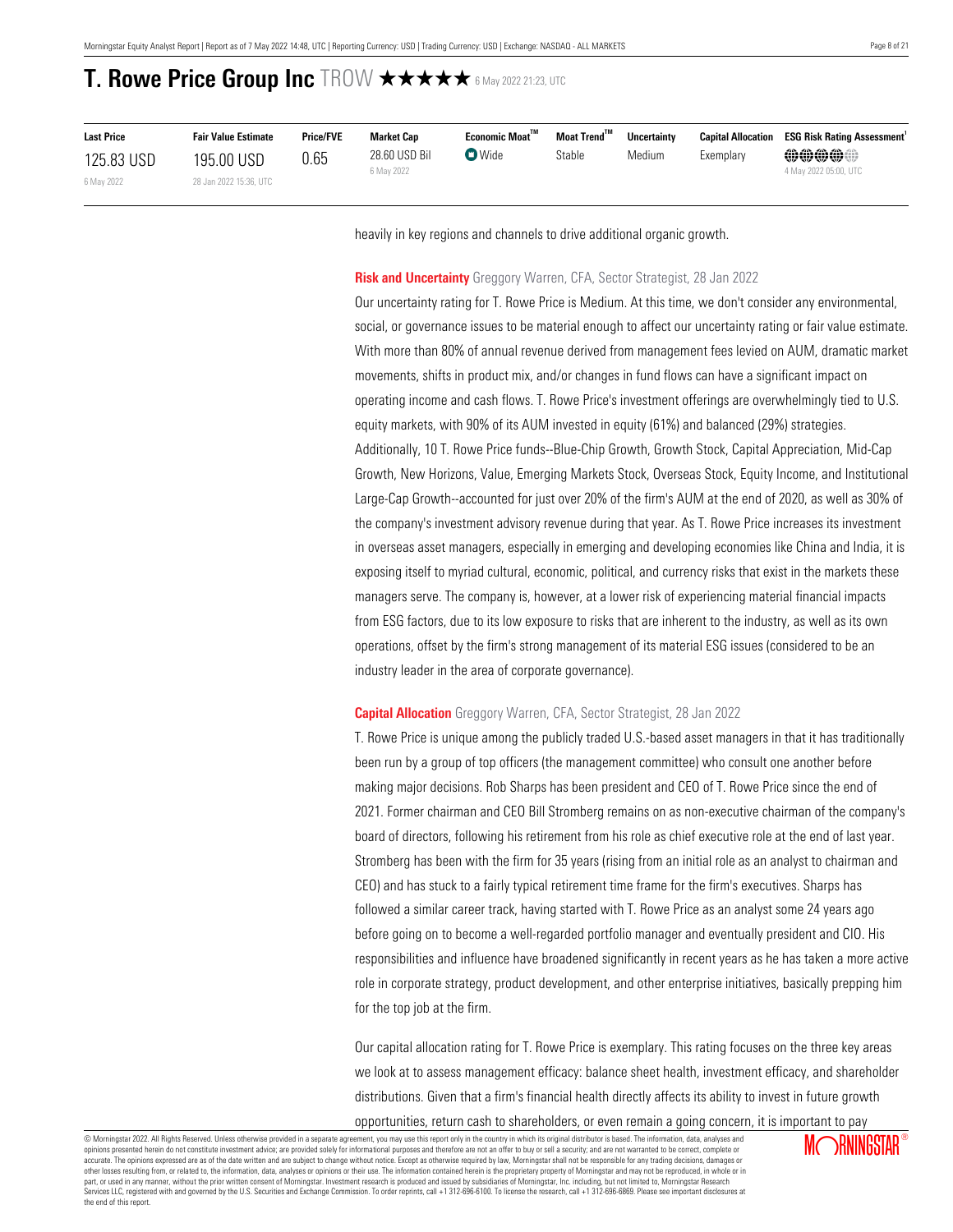| <b>Last Price</b> | <b>Fair Value Estimate</b> | <b>Price/FVE</b> | <b>Market Cap</b>           | $E$ conomic Moat $^{\text{TM}}$          | Moat Trend™ | <b>Uncertainty</b> | <b>Capital Allocation</b> | <b>ESG Risk Rating Assessment</b>                   |
|-------------------|----------------------------|------------------|-----------------------------|------------------------------------------|-------------|--------------------|---------------------------|-----------------------------------------------------|
| 125.83 USD        | 195.00 USD                 | 0.65             | 28.60 USD Bil<br>6 May 2022 | $\mathbf{\mathbf{\mathsf{\Omega}}}$ Wide | Stable      | Medium             | Exemplary                 | $\oplus\oplus\oplus\oplus$<br>4 May 2022 05:00, UTC |
| 6 May 2022        | 28 Jan 2022 15:36, UTC     |                  |                             |                                          |             |                    |                           |                                                     |

attention to its balance sheet strength. Asset managers, in particular, have a high degree of revenue cyclicality and operating leverage (with results tending to be impacted by the vagaries of the equity and credit markets) and are generally asset light. As such, they should not maintain more than low to moderate levels of financial leverage. T. Rowe Price, in our view, has maintained a very sound balance sheet, exemplified by \$1.5 billion in cash and equivalents, \$3.0 billion in investments, and no debt on its books at the end of 2021. The firm has historically maintained extremely low debt to total capital and debt to EBITDA levels (due primarily to the fact that it has had no debt on its books since 2002). Going forward, we expect net debt to adjusted EBITDA (as well as to enterprise value) to remain extremely low.

We feel that the company's management committee, which is responsible for guiding, implementing, and reviewing major policy and operating initiatives, has done an exemplary job over the years. Capital allocation has been prudent, with the company carrying little to no debt on its books, engaging in very little acquisition activity, and tending to return cash to shareholders as share repurchases and dividends. As part of ongoing efforts to enhance the company's competitive positioning, management has been focused on building additional scale through new investment products, expanding the reach of its investment advisory business by further penetrating domestic distribution channels and moving into non-U.S. markets (especially in emerging and developing economies), and investing in technology and business transformation aimed at improving client experiences and delivering operating efficiencies across the enterprise.

While the more recent pursuit of Oak Hill Advisors might run contrary to the firm's past history of preferring to grow organically, the flow headwinds that T. Rowe Price will continue to face over the next decade, as baby boomer rollovers continue to affect organic growth in the retirement channel, and the need to diversify the existing portfolio to includes products that are less at risk of fee compression from low-cost index-based products, makes the move into alternatives (where we expect to see above average levels of organic growth relative to traditional asset classes over the next decade) a logical move. Overall, it looks like management is paying a decent premium (mid-teens EV/EBITDA multiple) for an alternative asset manager that is contributing \$47 billion in primarily alternative credit AUM earning fees of around 100 basis points on average (when performance fees are included).

On the distribution front, T. Rowe Price has generally returned excess capital to shareholders as share repurchases and dividends. During the past 10 years, the firm repurchased (net of share issuances) \$4.2 billion of common stock and paid out \$7.0 billion as dividends. Management remains committed to repurchasing shares opportunistically when they are trading at a significant discount to intrinsic value (as well as on a more regular basis to offset dilution from stock-based compensation). The company remains comfortable with the 35%-40% payout ratio we've seen for the dividend over the past five

© Morningstar 2022. All Rights Reserved. Unless otherwise provided in a separate agreement, you may use this report only in the country in which its original distributor is based. The information, data, analyses and opinions presented herein do not constitute investment advice; are provided solely for informational purposes and therefore are not an offer to buy or sell a security; and are not warranted to be correct, complete or accurate. The opinions expressed are as of the date written and are subject to change without notice. Except as otherwise required by law, Morningstar shall not be responsible for any trading decisions, damages or other losses resulting from, or related to, the information, data, analyses or opinions or their use. The information contained herein is the proprietary property of Morningstar and may not be reproduced, in whole or in part, or used in any manner, without the prior written consent of Morningstar. Investment research is produced and issued by subsidiaries of Morningstar, Inc. including, but not limited to, Morningstar Research<br>Services LL the end of this report.

years.

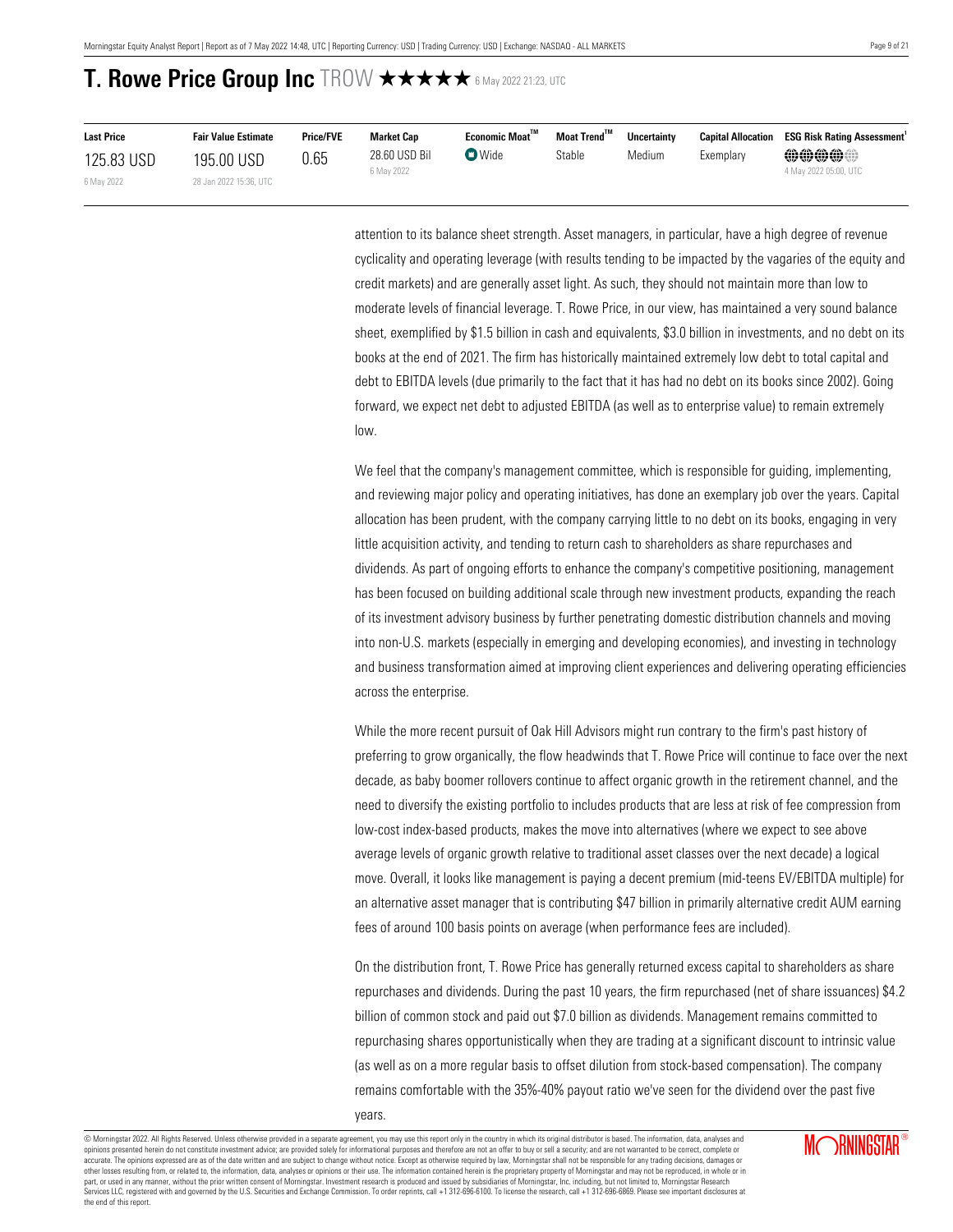| <b>Last Price</b> | <b>Fair Value Estimate</b> | <b>Price/FVE</b> | <b>Market Cap</b>           | Economic Moat™ | Moat Trend™ | <b>Uncertainty</b> | <b>Capital Allocation</b> | <b>ESG Risk Rating Assessment</b>                   |
|-------------------|----------------------------|------------------|-----------------------------|----------------|-------------|--------------------|---------------------------|-----------------------------------------------------|
| 125.83 USD        | 195.00 USD                 | 0.65             | 28.60 USD Bil<br>6 May 2022 | $\bullet$ Wide | Stable      | Medium             | Exemplary                 | $\oplus\oplus\oplus\oplus$<br>4 May 2022 05:00. UTC |
| 6 May 2022        | 28 Jan 2022 15:36, UTC     |                  |                             |                |             |                    |                           |                                                     |

### <span id="page-9-0"></span>**Analyst Notes Archive**

### **Poor Flows and Higher Expense Projections Weigh on T. Rowe Price; Lowering FVE to \$195 Per**

**Share** Greggory Warren, CFA, Sector Strategist, 28 Jan 2022

While there was little in wide-moat rated T. Rowe Price's fourth-quarter results that would alter our long-term view of the firm, we are lowering our fair value estimate to \$195 per share from \$212 to account for adjustments to our near-term forecast (primarily related to organic AUM growth and expenses) based on commentary from management about near-term flows and an expected rise in costs following the closure of the Oak Hill Advisors deal.

T. Rowe Price closed out 2021 with a record \$1.688 trillion in managed assets, up 4.7% sequentially and 14.8% on a year-over-year basis. Absent the OHA acquisition, which closed at the end of December, the firm's AUM was up 1.8% sequentially and 11.6% year over year. Net outflows of \$22.7 billion (\$2.5 billion of which came from T. Rowe Price redeeming investments in its own mutual funds during the quarter to finance the cash portion of the OHA deal) were the worst we can ever remember seeing from the company.

While average AUM was up 18.6% year over year during the fourth quarter, T. Rowe Price reported a 13.0% increase in net revenue when compared with the prior year's period due to product mix shift and target date fund fee reductions that took effect in the back half of the year. Full-year top-line growth of 23.6% was in line with our forecast calling for 23.4% revenue growth during 2021.

As for profitability, full-year adjusted operating margins of 50.0% were 370 basis points higher than the year-ago period and in line with our projections. Management tried to get out in front of its expense issues this year (with expenses like marketing and distribution likely returning to more normal levels as the operating environment moves toward a post-COVID-19 world) by noting that the firm is likely to see expenses grow 12%-16% this year, which is inclusive of a full-years' worth of OHA's operating expenses. This led to a lower profitability contribution from OHA than we had forecast previously, impacting our valuation.

## **Asset Manager Industry Consolidation Gathering Steam in a What's Likely to be a Decadeslong Process** Greggory Warren, CFA, Sector Strategist, 1 Dec 2021

For much of the past five years, we've believed that industry consolidation was inevitable for the traditional U.S.-based asset managers as they faced a new world order where organic growth and fees would be pressured, participants were expected to spend more on their investment operations and distribution capabilities, and profit margins were pressured. As we move forward, we expect to see a combination of capability-based transactions (aimed at filling product holes or diversifying a firm's operations by asset class/product, distribution channel or geography), transformative-scale acquisitions (which would be a hybrid of capability-based and pure-consolidation transaction) and deals that are

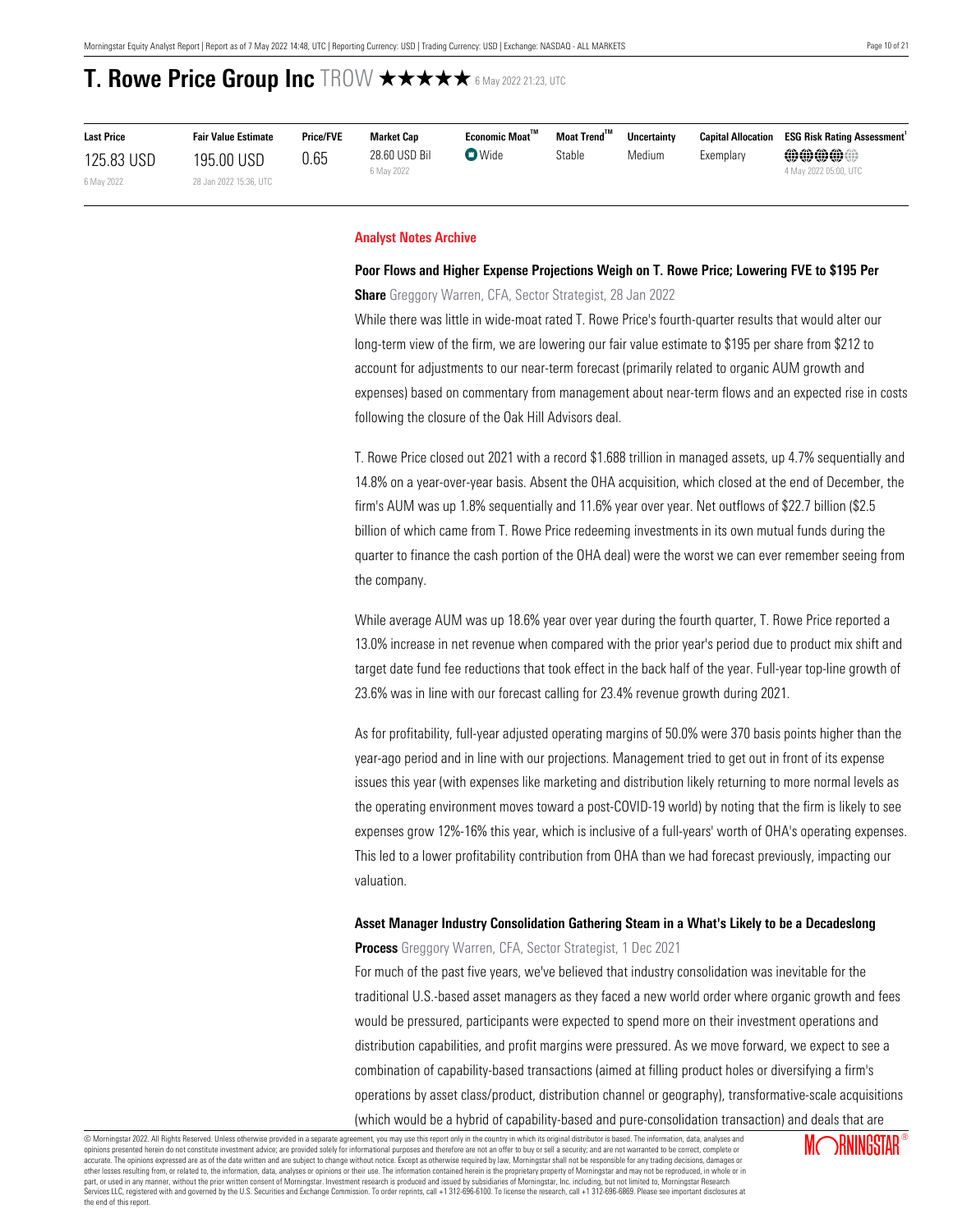| <b>Last Price</b> | <b>Fair Value Estimate</b> | <b>Price/FVE</b> | <b>Market Cap</b>           | Economic Moat <sup>™</sup> | Moat Trend™ | <b>Uncertainty</b> | <b>Capital Allocation</b> | <b>ESG Risk Rating Assessment</b> |
|-------------------|----------------------------|------------------|-----------------------------|----------------------------|-------------|--------------------|---------------------------|-----------------------------------|
| 125.83 USD        | 195.00 USD                 | 0.65             | 28.60 USD Bil<br>6 May 2022 | $\nabla$ Wide              | Stable      | Medium             | Exemplary                 | @@@@@@<br>4 May 2022 05:00, UTC   |
| 6 May 2022        | 28 Jan 2022 15:36, UTC     |                  |                             |                            |             |                    |                           |                                   |

purely aimed at the consolidation of existing fund infrastructure.

We expect most of the firms in our coverage to consolidate internally where it makes sense, with many also pursuing an external consolidation strategy aimed at increasing and/or diversifying their product scale, as well as improving their asset class/product, distribution channel, or geographic positioning. We expect most of the U.S.-based asset managers we cover to be buyers rather than sellers. Much like past consolidation phases, we envision the earliest deals being exemplified by asset managers looking to fill product sets or expanding their distribution reach, with enhanced scale being a bonus. These deals are likely to be more expensive than the purely scale-driven transactions that we expect to be more prevalent in the later innings of the consolidation phase we see occurring over the next decade or so.

When evaluating the prices that asset managers are willing to pay for other asset managers it pays to look at both current valuation metrics and historical take-out multiples for mergers and acquisitions in the asset management industry. Overall, we think that 9−10 times EBITDA is generally a good place to start for any acquired firm, working up or down from there based on the dynamics of the business.

### **T. Rowe Price's Purchase of Alternative Asset Manager Helps Diversify Organic Growth** Greggory

Warren, CFA, Sector Strategist, 1 Nov 2021

Having taken a deeper look at our long-term projections for wide-moat-rated T. Rowe Price following the company's release of third-quarter earnings, as well as news that it has acquired alternative credit manager Oak Hill Advisors, we've raised our fair value estimate for the firm to \$212 per share from \$202. Most of the improvement came from the addition of the alternative asset platform (which we see diversifying the company's portfolio into less exposed areas of the market from a fee compression perspective) to our longer-term forecasts for the company's AUM, revenue and profitability.

Our new outlook has the company overseeing close to \$1.9 trillion (\$2.7 trillion) in AUM by the end of 2025 (2030), period(s) that include equity market corrections midway through the five-year cycle. We expect to see improvements in T. Rowe Price's annual organic growth profile, which we envision in a 0% to positive 1% range over the next five years, with flows picking up after 2025 when fewer baby boomers retiring and millennials starting to hit their peak earnings years puts less of a drag on flows. Our five-year CAGR for overall AUM growth is in a range of 5%-8% annually during 2021-25 (up from 5%-7% previously).

Despite management fees continuing to be pressured by industry dynamics, we expect T. Rowe Price, which is somewhat insulated due to its channel mix and already low-cost offerings, to generate a 8.4% CAGR for revenue over our five-year forecast period (up from 7.7% previously), aided by the addition of Oak Hill Advisors to the mix. As for profitability, we expect to see adjusted operating margins of 47%- 49%, even as the firm invests in key regions and channels to drive additional growth. As such, T. Rowe

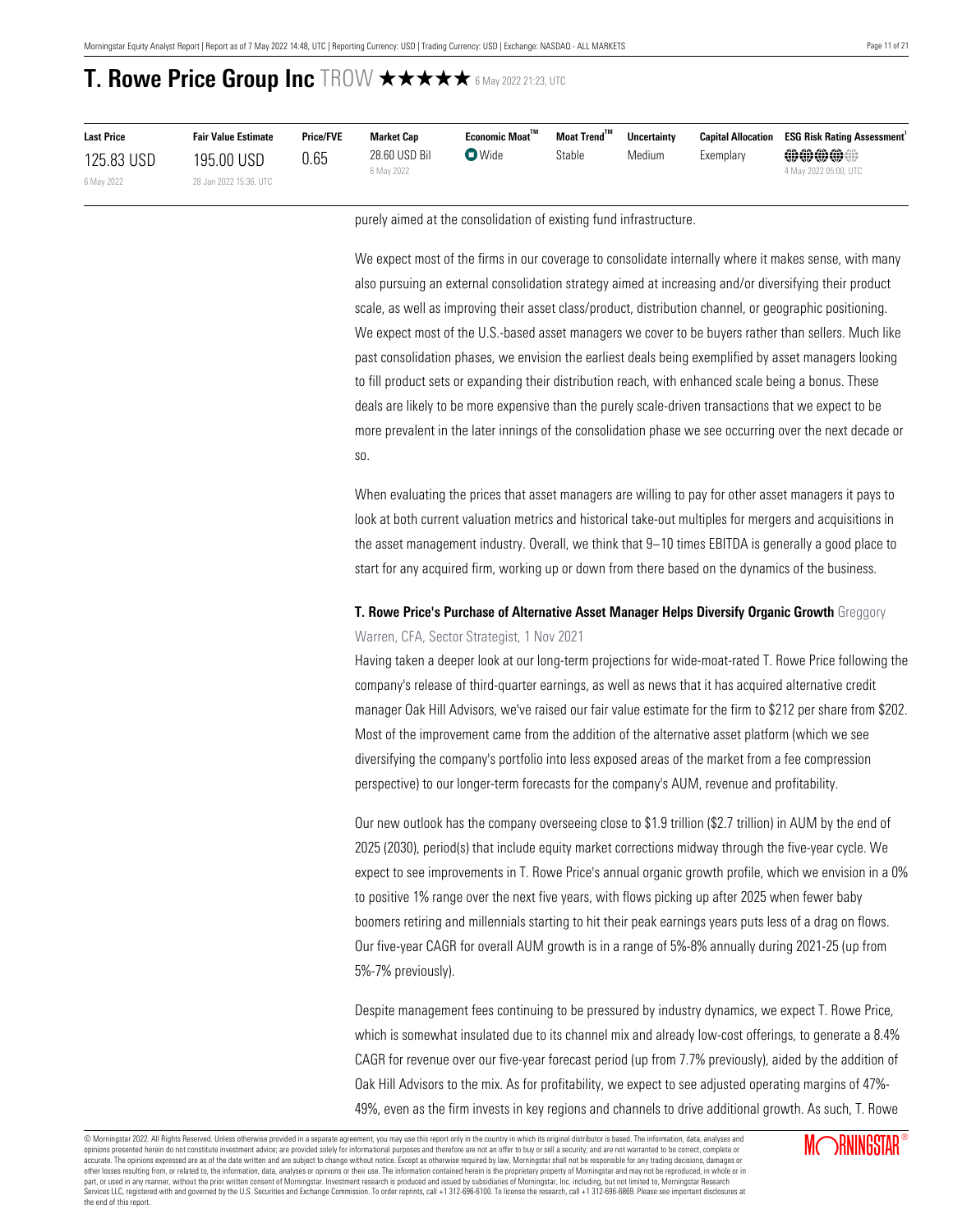| <b>Last Price</b> | <b>Fair Value Estimate</b> | <b>Price/FVE</b> | Market Cap                  | Economic Moat <sup>™</sup> | Moat Trend™ | <b>Uncertainty</b> | <b>Capital Allocation</b> | <b>ESG Risk Rating Assessment</b>                   |
|-------------------|----------------------------|------------------|-----------------------------|----------------------------|-------------|--------------------|---------------------------|-----------------------------------------------------|
| 125.83 USD        | 195.00 USD                 | 0.65             | 28.60 USD Bil<br>6 May 2022 | $\bullet$ Wide             | Stable      | Medium             | Exemplary                 | $\oplus\oplus\oplus\oplus$<br>4 May 2022 05:00, UTC |
| 6 May 2022        | 28 Jan 2022 15:36, UTC     |                  |                             |                            |             |                    |                           |                                                     |

Price should be able to generate around \$3.6 billion in free cash flow annually on average, with about one third of that amount returned to shareholders as dividends and 25%-30% devoted to share repurchases.

## **Oak Hill Acquisition Overshadows Weaker Q3 From T. Rowe Price; Increasing FVE to \$211** Greggory Warren, CFA, Sector Strategist, 28 Oct 2021

While there was little in wide-moat-rated T. Rowe Price's third-quarter results that would alter our longterm view of the firm, we expect to increase our fair value estimate to \$211 per share from \$202 to account for adjustments to our near- to medium-term forecasts, including the company's announced purchase of alternative credit manager Oak Hill Advisors.

T. Rowe Price closed the September quarter with \$1.612 trillion in managed assets, down 0.7% sequentially but up 23.0% year over year. Net outflows of \$6.4 billion were on par with the \$5.8 billion in outflows in the prior-year period and marked only the 17th time that T. Rowe Price has reported quarterly outflows in the past two decades (half of which have occurred during the past five years as the company feels the brunt of the baby boom retirement phase).

With average assets under management up 27.5% year over year during the third quarter, T. Rowe Price reported a 22.5% increase in net revenue from the prior-year period, owing to product mix shift and a slight decline in the effective fee rate. Year-to-date top-line growth of 27.6% was slightly above our fullyear forecast, but we expect things to moderate some in the fourth quarter. Adjusted operating margins of 49.9% during the first nine months of 2021 were 540 basis points higher than the year-ago period and in line with our projections.

With regard to the Oak Hill Advisors acquisition, it looks as if T. Rowe Price is paying a decent premium (midteens enterprise value/EBITDA multiple) for a firm that will contribute \$53 billion in primarily alternative credit AUM earning fees (including performance fees) of around 100 basis points on average. The deal will not only offer some diversification away from the fee pressures from low-cost passive funds but also expand T. Rowe Price's global reach. Management expects it to be slightly accretive to 2022 earnings, which we expect to reflect in our modeling of the deal.

## **Market Gains Offset Outflows to Lift T. Rowe Price's AUM to Record \$1.623 Trillion in June Quarter**

Greggory Warren, CFA, Sector Strategist, 29 Jul 2021

While there was little in wide-moat-rated T. Rowe Price's second-quarter results that would alter our long-term view of the firm, we expect to raise our fair value estimate to \$202 per share from \$193 to account for continued improvements in the company's assets under management, as well as adjustments to our own near- to medium-term forecasts since our last update.

T. Rowe Price closed the June quarter with a record \$1.623 trillion in managed assets, up 6.9%

© Morningstar 2022. All Rights Reserved. Unless otherwise provided in a separate agreement, you may use this report only in the country in which its original distributor is based. The information, data, analyses and opinions presented herein do not constitute investment advice; are provided solely for informational purposes and therefore are not an offer to buy or sell a security; and are not warranted to be correct, complete or accurate. The opinions expressed are as of the date written and are subject to change without notice. Except as otherwise required by law, Morningstar shall not be responsible for any trading decisions, damages or<br>other lo part, or used in any manner, without the prior written consent of Morningstar. Investment research is produced and issued by subsidiaries of Morningstar, Inc. including, but not limited to, Morningstar Research<br>Services LL the end of this report.

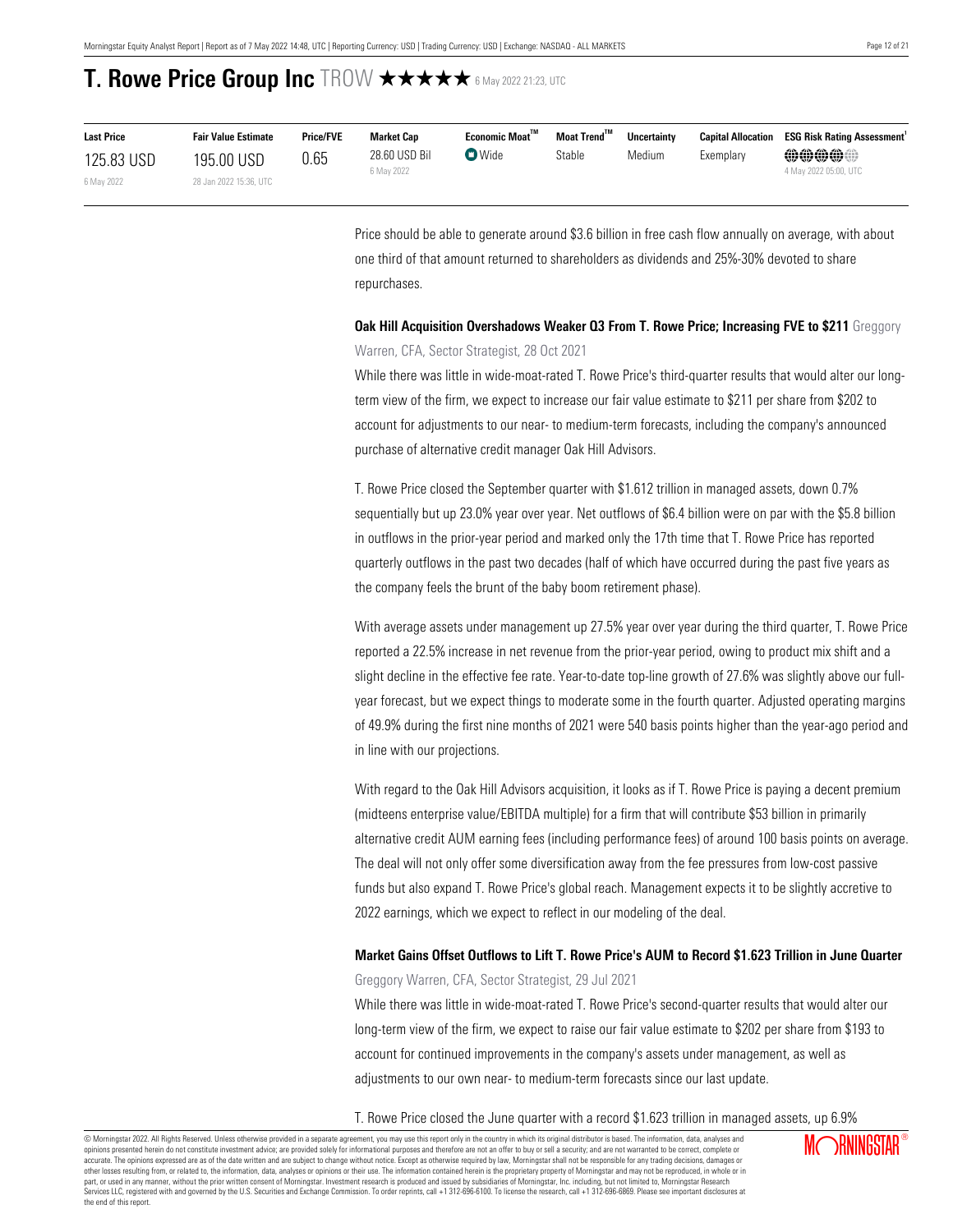| <b>Last Price</b> | <b>Fair Value Estimate</b> | <b>Price/FVE</b> | Market Cap    | Economic Moat™ | Moat Trend™ | <b>Uncertainty</b> | <b>Capital Allocation</b> | <b>ESG Risk Rating Assessment</b> |
|-------------------|----------------------------|------------------|---------------|----------------|-------------|--------------------|---------------------------|-----------------------------------|
| 125.83 USD        | 195.00 USD                 | 0.65             | 28.60 USD Bil | $\bullet$ Wide | Stable      | Medium             | Exemplarv                 | $\oplus\oplus\oplus\oplus$        |
| 6 May 2022        | 28 Jan 2022 15:36, UTC     |                  | 6 May 2022    |                |             |                    |                           | 4 May 2022 05:00, UTC             |

sequentially and 33.0% year over year. Net outflows of \$600 million during the quarter were slightly worse than our expectations of being more on par with the \$1.9 billion quarterly run rate for inflows we've seen from the firm the past five years. It also marks only the 16th time that T. Rowe Price has reported quarterly outflows in the past two decades. Even so, we still see the firm generating flattish organic AUM growth this year as it moves closer to the period when retiring baby boomers are less of a drag on flows.

With average AUM up 39.0% year over year during the June quarter, T. Rowe Price reported a 36.3% increase in net revenue when compared with the prior-year period (owing to product mix shift and a slight decline in the firm's effective fee rate). First-half top-line growth of 30.5% was stronger than our full-year forecast, and while we do expect revenue growth to come down to more normal levels in the back half of the year, we have revised our full-year forecast to around 25% (from 22.5%).

Adjusted operating margins of 49.3% during the first half of 2021 were 560 basis points higher than the year-ago period. Much as with revenue, we see operating profits normalizing more in the back half of the year, with full-year profitability looking to be 47%-48% (compared with the 44.2% that the firm put up in 2020), which represents a slight increase in our operating margin projection for 2021.

## **Solid Flows and Market Gains Continue to Lift T. Rowe Price's AUM; Raising FVE to \$193 Per Share** Greggory Warren, CFA, Sector Strategist, 28 Jun 2021

We've increased our fair value estimate for wide-moat rated T. Rowe Price to \$193 per share from \$170 to account for ongoing improvements in the company's AUM, as well as our own near-to-medium term forecasts for the firm, since our last update. T. Rowe Price closed out May 2021 with a record \$1.593 trillion in managed assets and will likely close out the June quarter with an equivalent amount of AUM, which would be reflective of a 6% sequential (and 31% year over year) increase in the company's total AUM.

Estimated net inflows of more than \$10 billion during the June quarter were driven primarily by the firm's multi-asset and fixed-income offerings, with equities seeing modest flows during the period. We expect to see continued stability in T. Rowe Price's annual organic growth profile, which we envision in a 0% to positive 3% range over the next five years (compared with 0% to positive 2% during fiscal 2016- 20), with flows likely picking up after 2025, when millennials start to hit their peak earnings years.

Our five-year CAGR for overall AUM growth is 5%-7% annually during 2021-25 (compared with 4%-6% previously). Despite management fees being pressured by industry dynamics, we expect T. Rowe Price, which is somewhat insulated due to its channel mix and already low-cost offerings, to generate a 7.3% CAGR for revenue over our five-year forecast period (up from 5.1% previously). As for profitability, we expect adjusted operating margins of 46%-48% (up from 44%-46% previously), even as the firm invests

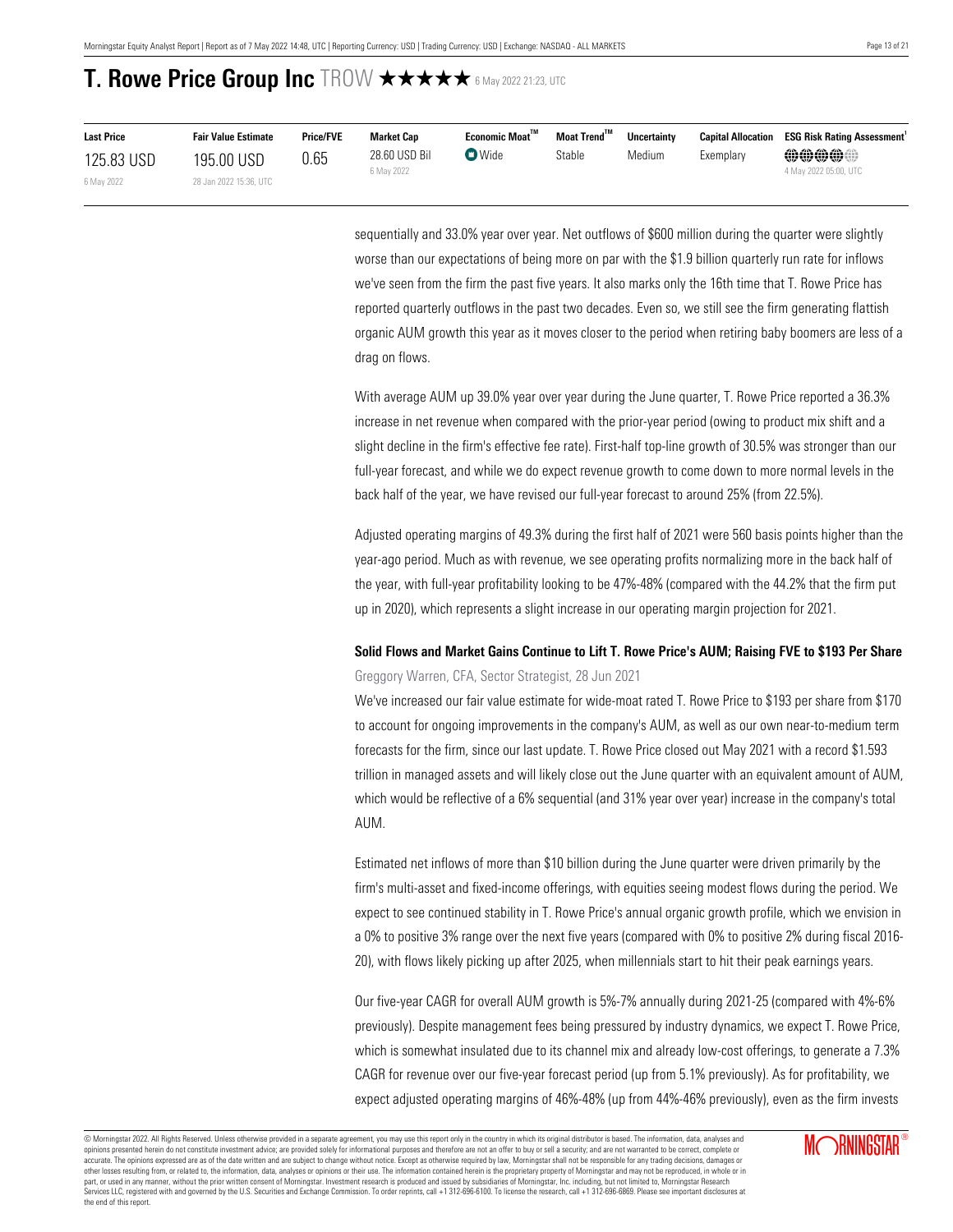| <b>Last Price</b> | <b>Fair Value Estimate</b> | <b>Price/FVE</b> | Market Cap                  | <b>Economic Moat"</b>                    | Moat Trend <sup>™</sup> | <b>Uncertainty</b> | <b>Capital Allocation</b> | <b>ESG Risk Rating Assessment</b>     |
|-------------------|----------------------------|------------------|-----------------------------|------------------------------------------|-------------------------|--------------------|---------------------------|---------------------------------------|
| 125.83 USD        | 195.00 USD                 | 0.65             | 28.60 USD Bil<br>6 May 2022 | $\mathbf{\mathbf{\mathsf{\Omega}}}$ Wide | Stable                  | Medium             | Exemplary                 | <b>@@@@@</b><br>4 May 2022 05:00, UTC |
| 6 May 2022        | 28 Jan 2022 15:36, UTC     |                  |                             |                                          |                         |                    |                           |                                       |

in key regions and channels to help drive growth. As such, T. Rowe Price should be able to generate around \$3.2 billion in free cash flow annually on average, with about one third of that amount returned to shareholders as dividends and 25%-30% devoted to share repurchases. III

© Morningstar 2022. All Rights Reserved. Unless otherwise provided in a separate agreement, you may use this report only in the country in which its original distributor is based. The information, data, analyses and<br>opinio accurate. The opinions expressed are as of the date written and are subject to change without notice. Except as otherwise required by law, Morningstar shall not be responsible for any trading decisions, damages or<br>other lo part, or used in any manner, without the prior written consent of Morningstar. Investment research is produced and issued by subsidiaries of Morningstar, Inc. including, but not limited to, Morningstar Research<br>Services LL the end of this report.

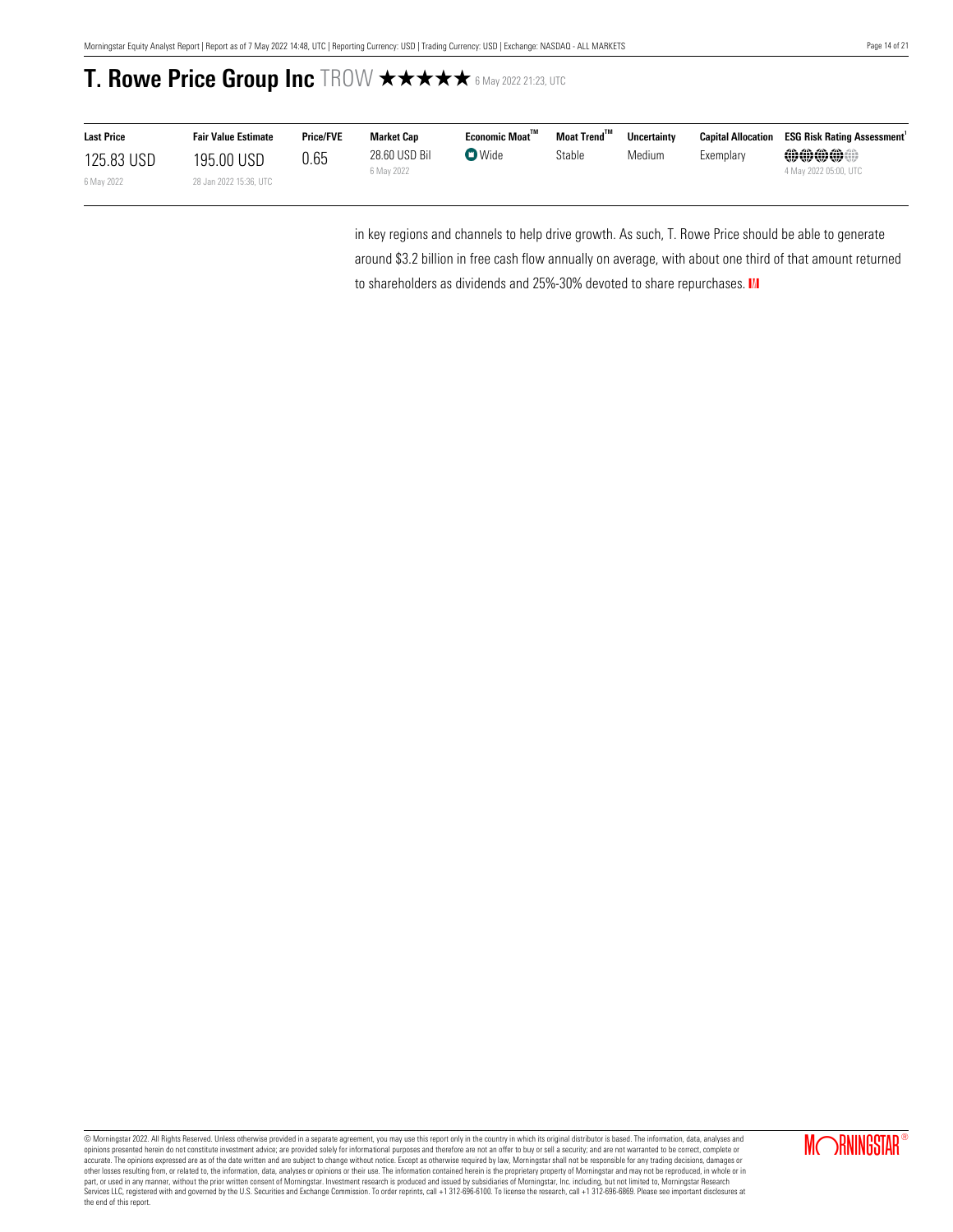Competitors Price vs. Fair Value



Total Return % as of 6 May 2022. Last Close as of 6 May 2022. Fair Value as of 2 May 2022 21:17, UTC.



Total Return % as of 6 May 2022. Last Close as of 6 May 2022. Fair Value as of 13 Apr 2022 18:27, UTC.

© Morningstar 2022. All Rights Reserved. Unless otherwise provided in a separate agreement, you may use this report only in the country in which its original distributor is based. The information, data, analyses and opinions presented herein do not constitute investment advice; are provided solely for informational purposes and therefore are not an offer to buy or sell a security; and are not warranted to be correct, complete or accurate. The opinions expressed are as of the date written and are subject to change without notice. Except as otherwise required by law, Morningstar shall not be responsible for any trading decisions, damages or<br>other lo part, or used in any manner, without the prior written consent of Morningstar. Investment research is produced and issued by subsidiaries of Morningstar, Inc. including, but not limited to, Morningstar Research<br>Services LL the end of this report.

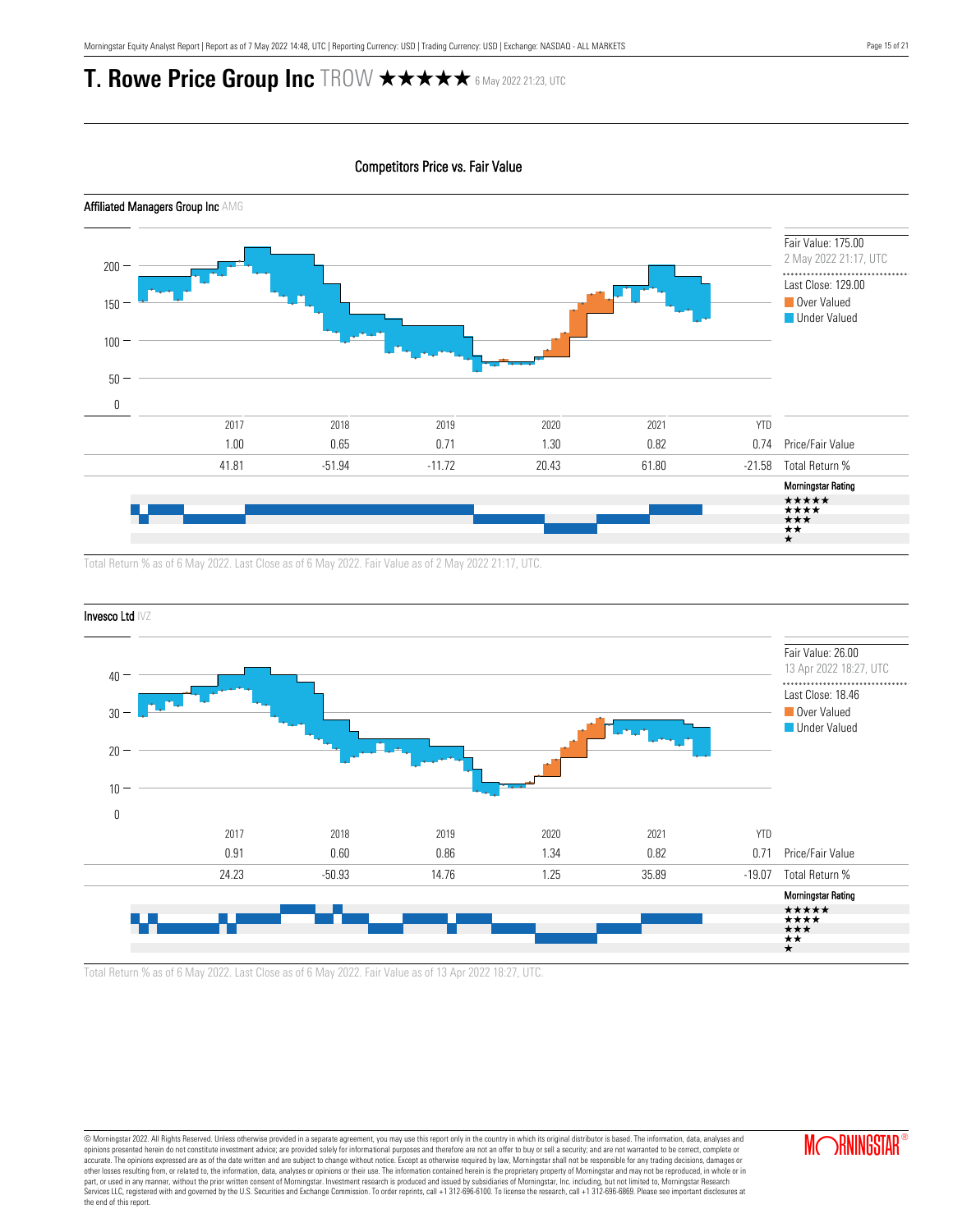

Total Return % as of 6 May 2022. Last Close as of 6 May 2022. Fair Value as of 13 Apr 2022 18:01, UTC.

© Morningstar 2022. All Rights Reserved. Unless otherwise provided in a separate agreement, you may use this report only in the country in which its original distributor is based. The information, data, analyses and<br>opinio accurate. The opinions expressed are as of the date written and are subject to change without notice. Except as otherwise required by law, Morningstar shall not be responsible for any trading decisions, damages or<br>other lo part, or used in any manner, without the prior written consent of Morningstar. Investment research is produced and issued by subsidiaries of Morningstar, Inc. including, but not limited to, Morningstar Research<br>Services LL the end of this report.

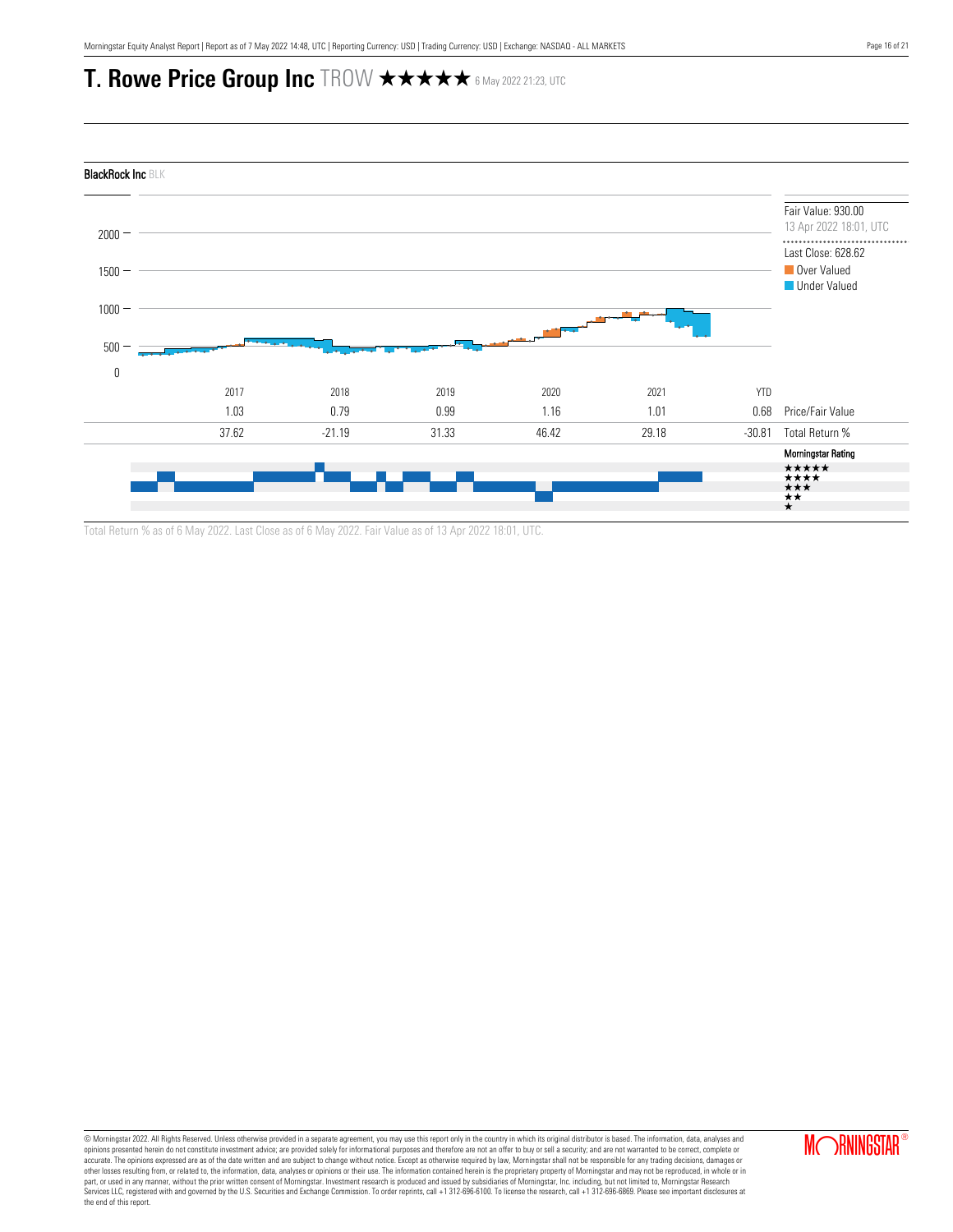<span id="page-16-0"></span>

| <b>Last Price</b>                 | <b>Fair Value Estimate</b>                              | <b>Price/FVE</b>         | <b>Market Cap</b>           |                          | Economic Moat $^{\text{TM}}$ |                          | Moat Trend™   | <b>Uncertainty</b> |                          | <b>Capital Allocation</b> |             | <b>ESG Risk Rating Assessment</b> |                          |
|-----------------------------------|---------------------------------------------------------|--------------------------|-----------------------------|--------------------------|------------------------------|--------------------------|---------------|--------------------|--------------------------|---------------------------|-------------|-----------------------------------|--------------------------|
| 125.83 USD<br>6 May 2022          | 195.00 USD<br>28 Jan 2022 15:36, UTC                    | 0.65                     | 28.60 USD Bil<br>6 May 2022 |                          | <b>O</b> Wide                |                          | Stable        | Medium             |                          | Exemplary                 |             | 00000<br>4 May 2022 05:00, UTC    |                          |
|                                   | <b>Morningstar Historical Summary</b>                   |                          |                             |                          |                              |                          |               |                    |                          |                           |             |                                   |                          |
| Financials as of 31 Mar 2022      |                                                         |                          |                             |                          |                              |                          |               |                    |                          |                           |             |                                   |                          |
| Fiscal Year, ends 31 Dec          |                                                         | 2012                     | 2013                        | 2014                     | 2015                         | 2016                     | 2017          | 2018               | 2019                     | 2020                      | 2021        | <b>YTD</b>                        | <b>TTM</b>               |
| Revenue (USD Mil)                 |                                                         | 3,023                    | 3,484                       | 3,982                    | 4,201                        | 4,285                    | 4,855         | 5,373              | 5,618                    | 6,207                     | 7,672       | 1,863                             | 7,708                    |
| Revenue Growth %                  |                                                         | 10.0                     | 15.3                        | 14.3                     | 5.5                          | 2.0                      | 13.3          | 10.7               | 4.6                      | 10.5                      | 23.6        | 2.0                               | 17.3                     |
| <b>EBITDA (USD Mil)</b>           |                                                         | 1,445                    | 1,728                       | 2,003                    | 2,025                        | 1,933                    | 2,202         | 2,506              | 2,578                    | 2,935                     | 3,915       | 932                               | 3,905                    |
| EBITDA Margin %                   |                                                         | 47.8                     | 49.6                        | 50.3                     | 48.2                         | 45.1                     | 45.4          | 46.6               | 45.9                     | 47.3                      | 51.0        | 50.0                              | 50.6                     |
| Operating Income (USD Mil)        |                                                         | 1,364                    | 1,637                       | 1,891                    | 1,899                        | 1,800                    | 2,059         | 2,346              | 2,387                    | 2,746                     | 3,710       | 877                               | 3,694                    |
| Operating Margin %                |                                                         | 45.1                     | 47.0                        | 47.5                     | 45.2                         | 42.0                     | 42.4          | 43.7               | 42.5                     | 44.2                      | 48.4        | 47.1                              | 47.9                     |
| Net Income (USD Mil)              |                                                         | 884                      | 1,048                       | 1,230                    | 1,223                        | 1,215                    | 1,498         | 1,838              | 2,131                    | 2,373                     | 3,083       | 568                               | 2,901                    |
| Net Margin %                      |                                                         | 29.2                     | 30.1                        | 30.9                     | 29.1                         | 28.4                     | 30.2          | 33.4               | 37.0                     | 37.2                      | 39.1        | 29.8                              | 36.7                     |
| Diluted Shares Outstanding (Mil)  |                                                         | 261                      | 266                         | 267                      | 261                          | 250                      | 245           | 247                | 239                      | 231                       | 229         | 230                               | 229                      |
| Diluted Earnings Per Share (USD)  |                                                         | 3.36                     | 3.90                        | 4.55                     | 4.63                         | 4.75                     | 5.97          | 7.27               | 8.70                     | 9.98                      | 13.12       | 2.41                              | 12.36                    |
| Dividends Per Share (USD)         |                                                         | 1.36                     | 1.52                        | 1.76                     | 2.08                         | 2.16                     | 2.28          | 2.80               | 3.04                     | 3.60                      | 4.32        | 1.20                              | 4.44                     |
| Valuation as of 29 Apr 2022       |                                                         |                          |                             |                          |                              |                          |               |                    |                          |                           |             |                                   |                          |
|                                   |                                                         | 2012                     | 2013                        | 2014                     | 2015                         | 2016                     | 2017          | 2018               | 2019                     | 2020                      |             | 2021 Recent Otr                   | <b>TTM</b>               |
| Price/Sales                       |                                                         | 5.6                      | 6.6                         | 5.9                      | 4.5                          | 4.5                      | 5.6           | 4.3                | 5.4                      | 5.9                       | 6.1         | 4.5                               | 3.7                      |
| Price/Earnings<br>Price/Cash Flow |                                                         | 19.4<br>18.8             | 22.6<br>18.5                | 19.3<br>17.8             | 15.4<br>13.0                 | 17.0<br>49.8             | 17.2<br>101.0 | 12.8<br>16.8       | 15.4<br>17.9             | 17.0<br>18.2              | 14.8        | 11.5<br>10.0                      | 10.0                     |
| Dividend Yield %                  |                                                         | 2.09                     | 1.81                        | 2.05                     | 2.91                         | 2.87                     | 2.17          | 3.03               | 2.5                      | 2.38                      | 14.6<br>2.2 | 2.94                              | 7.9<br>3.61              |
| Price/Book                        |                                                         | 4.4                      | 4.8                         | 4.3                      | 3.8                          | 3.8                      | 4.7           | 3.4                | 4.2                      | 4.8                       | 5.5         | 3.8                               | 3.1                      |
| EV/EBITDA                         |                                                         | 11.0                     | 11.7                        | 10.4                     | 8.3                          | 8.8                      | 10.7          | 7.9                | 10.3                     | 11.1                      | 10.7        | 0.0                               | 0.0                      |
|                                   | Operating Performance / Profitability as of 31 Mar 2022 |                          |                             |                          |                              |                          |               |                    |                          |                           |             |                                   |                          |
| Fiscal Year, ends 31 Dec          |                                                         | 2012                     | 2013                        | 2014                     | 2015                         | 2016                     | 2017          | 2018               | 2019                     | 2020                      | 2021        | <b>YTD</b>                        | <b>TTM</b>               |
| <b>ROA%</b>                       |                                                         | 22.2                     | 22.7                        | 23.0                     | 22.8                         | 21.4                     | 21.3          | 23.6               | 24.4                     | 23.1                      | 25.9        | 4.5                               | 24.5                     |
| <b>ROE %</b>                      |                                                         | 24.3                     | 24.2                        | 24.1                     | 24.1                         | 24.9                     | 27.0          | 30.0               | 31.4                     | 31.2                      | 35.9        | 6.1                               | 33.2                     |
| ROIC %                            |                                                         | 24.3                     | 24.2                        | 24.1                     | 24.1                         | 24.9                     | 27.0          | 30.0               | 31.1                     | 30.5                      | 35.1        | 6.0                               | 32.5                     |
| Asset Turnover                    |                                                         | 0.8                      | 0.8                         | 0.7                      | 0.8                          | 0.8                      | 0.7           | 0.7                | 0.7                      | 0.6                       | 0.7         | 0.1                               | 0.7                      |
| <b>Financial Leverage</b>         |                                                         |                          |                             |                          |                              |                          |               |                    |                          |                           |             |                                   |                          |
| Fiscal Year, ends 31 Dec          |                                                         | 2012                     | 2013                        | 2014                     | 2015                         | 2016                     | 2017          | 2018               | 2019                     | 2020                      |             | 2021 Recent Otr                   | <b>TTM</b>               |
| Debt/Capital %                    |                                                         | $\overline{\phantom{0}}$ |                             | $\overline{\phantom{0}}$ |                              | $\overline{\phantom{0}}$ |               |                    | 2.0                      | 2.0                       | 2.7         | 2.3                               |                          |
| Equity/Assets %                   |                                                         | 91.5                     | 95.7                        | 95.6                     | 93.2                         | 80.5                     | 77.3          | 79.6               | 76.1                     | 72.3                      | 72.1        | 73.3                              | $\overline{\phantom{0}}$ |
| <b>Total Debt/EBITDA</b>          |                                                         |                          |                             |                          |                              |                          |               | 0.0                | 0.1                      | 0.1                       | 0.1         | 0.2                               | $\overline{\phantom{m}}$ |
| EBITDA/Interest Expense           |                                                         |                          |                             |                          |                              |                          |               |                    | $\overline{\phantom{0}}$ |                           |             |                                   | $\overline{\phantom{0}}$ |

## **Morningstar Analyst Historical/Forecast Summary** as of 28 Jan 2022

| <b>Financials</b>                |       |       | <b>Estimates</b> |       |        |
|----------------------------------|-------|-------|------------------|-------|--------|
| Fiscal Year, ends 31 Dec         | 2020  | 2021  | 2022             | 2023  | 2024   |
| Revenue (USD Mil)                | 6.207 | 7.672 | 8.050            | 8.420 | 7,692  |
| Revenue Growth %                 | 10.5  | 23.6  | 4.9              | 4.6   | $-8.6$ |
| <b>EBITDA (USD Mil)</b>          | 2,935 | 4,026 | 3,858            | 3,995 | 3,729  |
| EBITDA Margin %                  | 47.3  | 52.5  | 47.9             | 47.4  | 48.5   |
| Operating Income (USD Mil)       | 2.746 | 3.782 | 3.616            | 3.722 | 3.498  |
| Operating Margin %               | 44.2  | 49.3  | 44.9             | 44.2  | 45.5   |
| Net Income (USD Mil)             | 2.216 | 2.918 | 2.965            | 3.138 | 2.733  |
| Net Margin %                     | 35.7  | 38.0  | 36.8             | 37.3  | 35.5   |
| Diluted Shares Outstanding (Mil) | 231   | 229   | 228              | 226   | 223    |
| Diluted Earnings Per Share(USD)  | 9.58  | 12.75 | 13.00            | 13.89 | 12.24  |
| Dividends Per Share(USD)         | 3.60  | 7.32  | 4.64             | 4.99  | 5.12   |

| <b>Forward Valuation</b> | <b>Estimates</b> |      |      |      |      |  |
|--------------------------|------------------|------|------|------|------|--|
|                          | 2020             | 2021 | 2022 | 2023 | 2024 |  |
| Price/Sales              | 5.6              | 5.9  | 3.6  | 3.4  | 3.7  |  |
| Price/Earnings           | 15.8             | 15.4 | 9.7  | 9.1  | 10.3 |  |
| Price/Cash Flow          | 13.8             | 14.7 | 8.9  | 9.0  | 9.9  |  |
| Dividend Yield %         | 2.38             | 3.72 | 3.69 | 3.97 | 4.07 |  |
| Price/Book               |                  |      |      |      |      |  |
| <b>FV/FBITDA</b>         | 11 1             | 10 4 | 7 N  | հ 7  | 72   |  |

© Morningstar 2022. All Rights Reserved. Unless otherwise provided in a separate agreement, you may use this report only in the country in which its original distributor is based. The information, data, analyses and<br>opinio accurate. The opinions expressed are as of the date written and are subject to change without notice. Except as otherwise required by law, Morningstar shall not be responsible for any trading decisions, damages or<br>other lo the end of this report.

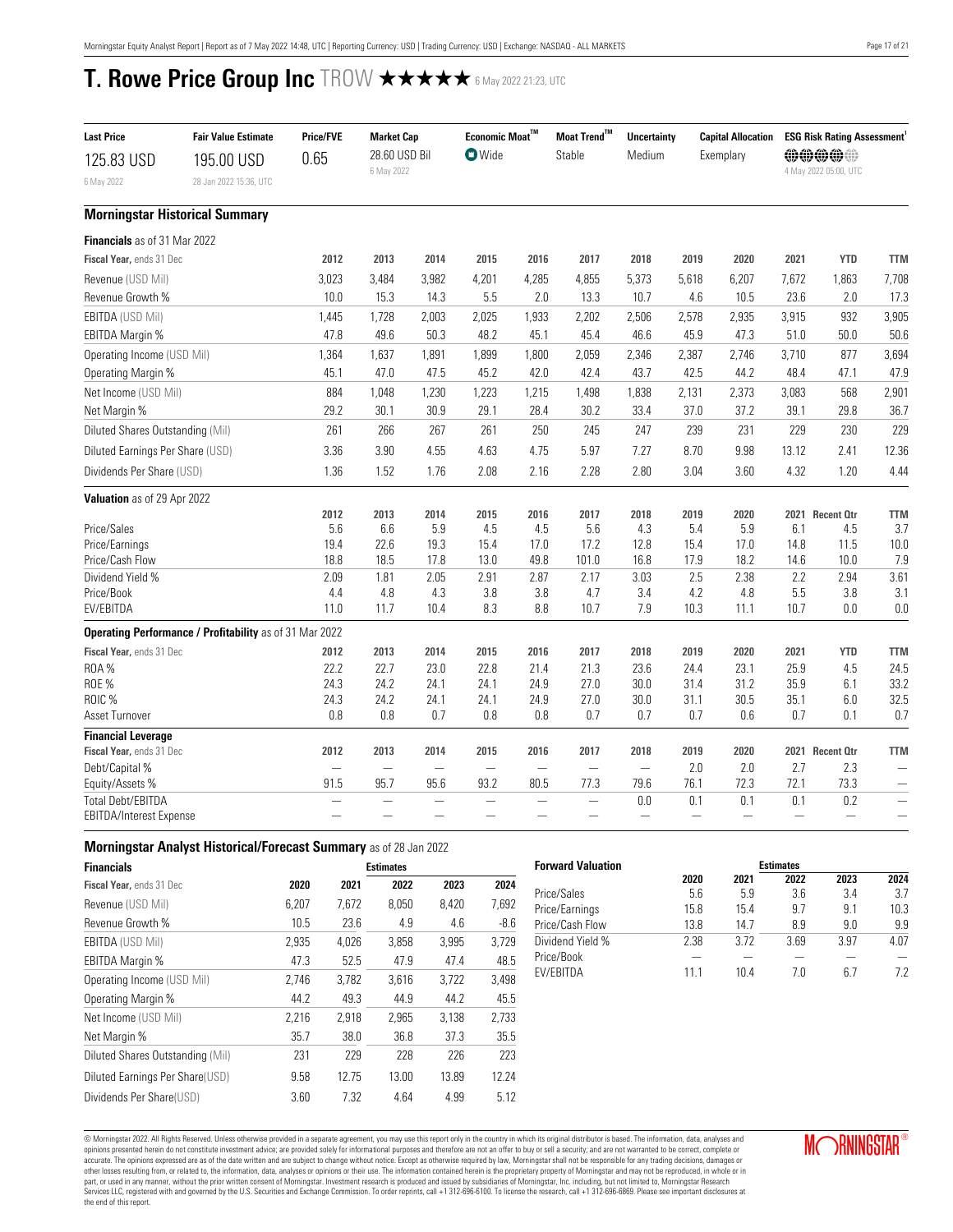## **Research Methodology for Valuing Companies**

### <span id="page-17-0"></span>**Overview**

At the heart of our valuation system is a detailed projection of a company's future cash flows, resulting from our analysts' research. Analysts create custom industry and company assumptions to feed income statement, balance sheet, and capital investment assumptions into our globally standardized, proprietary discounted cash flow, or DCF, modeling templates. We use scenario analysis, indepth competitive advantage analysis, and a variety of other analytical tools to augment this process. Moreover, we think analyzing valuation through discounted cash flows presents a better lens for viewing cyclical companies, high-growth firms, businesses with finite lives (e.g., mines), or companies expected to generate negative earnings over the next few years. That said, we don't dismiss multiples altogether but rather use them as supporting cross-checks for our DCF-based fair value estimates. We also acknowledge that DCF models offer their own challenges (including a potential proliferation of estimated inputs and the possibility that the method may miss shortterm market-price movements), but we believe these negatives are mitigated by deep analysis and our longterm approach.

Morningstar's equity research group ("we," "our") believes that a company's intrinsic worth results from the future cash flows it can generate. The Morningstar Rating for stocks identifies stocks trading at a discount or premium to their intrinsic worth—or fair value estimate, in Morningstar terminology. Five-star stocks sell for the biggest risk adjusted discount to their fair values, whereas 1-star stocks trade at premiums to their intrinsic worth.

Four key components drive the Morningstar rating: (1) our assessment of the firm's economic moat, (2) our estimate of the stock's fair value, (3) our uncertainty around that fair value estimate and (4) the current market price. This process ultimately culminates in our singlepoint star rating.

### **1. Economic Moat**

The concept of an economic moat plays a vital role not only in our qualitative assessment of a firm's long-term investment potential, but also in the actual calculation of our fair value estimates. An economic moat is a structural feature that allows a firm to sustain excess profits over a long period of time. We define economic profits as returns on invested capital (or ROIC) over and above our estimate of a firm's cost of capital, or weighted average cost of capital (or WACC). Without a moat, profits are more susceptible to competition. We have identified five sources of economic moats: intangible assets, switching costs, network effect, cost advantage, and efficient scale.

Companies with a narrow moat are those we believe are more likely than not to achieve normalized excess returns for at least the next 10 years. Wide-moat companies are those in which we have very high confidence that excess returns will remain for 10 years, with excess returns more likely than not to remain for at least 20 years. The longer a firm generates economic profits, the higher its intrinsic value. We believe low-quality, no-moat companies will see their normalized returns gravitate toward the firm's cost of capital more quickly than companies with moats.

When considering a company's moat, we also assess whether there is a substantial threat of value destruction, stemming from risks related to ESG, industry disruption, financial health, or other idiosyncratic issues. In this context, a risk is considered potentially value destructive if its occurrence would eliminate a firm's economic profit on a cumulative or midcycle basis. If we deem the probability of occurrence sufficiently high, we would not characterize the company as possessing an economic moat.

To assess the sustainability of excess profits, analysts perform ongoing assessments of the moat trend. A firm's moat trend is positive in cases where we think its sources of competitive advantage are growing stronger; stable where we don't anticipate changes to competitive advantages over the next several years; or negative when we see signs of deterioration.

### **2. Estimated Fair Value**

**Stage I: Explicit Forecast**

Combining our analysts' financial forecasts with the firm's economic moat helps us assess how long returns on invested capital are likely to exceed the firm's cost of capital. Returns of firms with a wide economic moat rating are assumed to fade to the perpetuity period over a longer period of time than the returns of narrow-moat firms, and both will fade slower than no-moat firms, increasing our estimate of their intrinsic value.

Our model is divided into three distinct stages:



In this stage, which can last five to 10 years, analysts make full financial statement forecasts, including items such as revenue, profit margins, tax rates, changes in workingcapital accounts, and capital spending. Based on these projections, we calculate earnings before interest, after taxes (EBI) and the net new investment (NNI) to derive our annual free cash flow forecast.

### **Stage II: Fade**

The second stage of our model is the period it will take the company's return on new invested capital—the return on capital of the next dollar invested ("RONIC")—to decline (or rise) to its cost of capital. During the Stage II period, we use a formula to approximate cash flows in lieu of explicitly modeling the income statement, balance sheet, and cash flow statement as we do in Stage I. The length of the second stage depends on the strength of the company's economic moat. We forecast this period to last anywhere from one year (for companies with no economic moat) to 10–15 years or more (for wide-moat companies). During this period, cash flows are forecast using four assumptions: an average growth rate for EBI over the period, a normalized investment rate, average return on new invested capital (RONIC), and the number of years until perpetuity, when excess returns cease. The investment rate and return on new invested capital decline until a perpetuity value is calculated. In the case of firms that do not earn their cost of capital, we assume marginal ROICs rise to the firm's cost of capital (usually attributable to less reinvestment), and we may truncate the second stage.

### **Stage III: Perpetuity**

Once a company's marginal ROIC hits its cost of capital, we calculate a continuing value, using a standard perpetuity formula. At perpetuity, we assume that any growth or decline or investment in the business neither creates nor destroys value and that any new investment provides a return in line with estimated WACC.

Because a dollar earned today is worth more than a dollar earned tomorrow, we discount our projections of cash flows in stages I, II, and III to arrive at a total present value of expected future cash flows. Because we are modeling free cash flow to the firm—representing cash available to provide a return to all capital providers—we discount future cash flows using the WACC, which is a weighted average of the costs of equity, debt, and preferred stock (and any other funding sources), using expected future proportionate long-term, market-value weights.

### **3. Uncertainty Around That Fair Value Estimate**

Morningstar's Uncertainty Rating captures a range of likely potential intrinsic values for a company and uses it to assign the margin of safety required before investing, which in turn explicitly drives our stock star rating system. The Uncertainty Rating represents the analysts' ability to

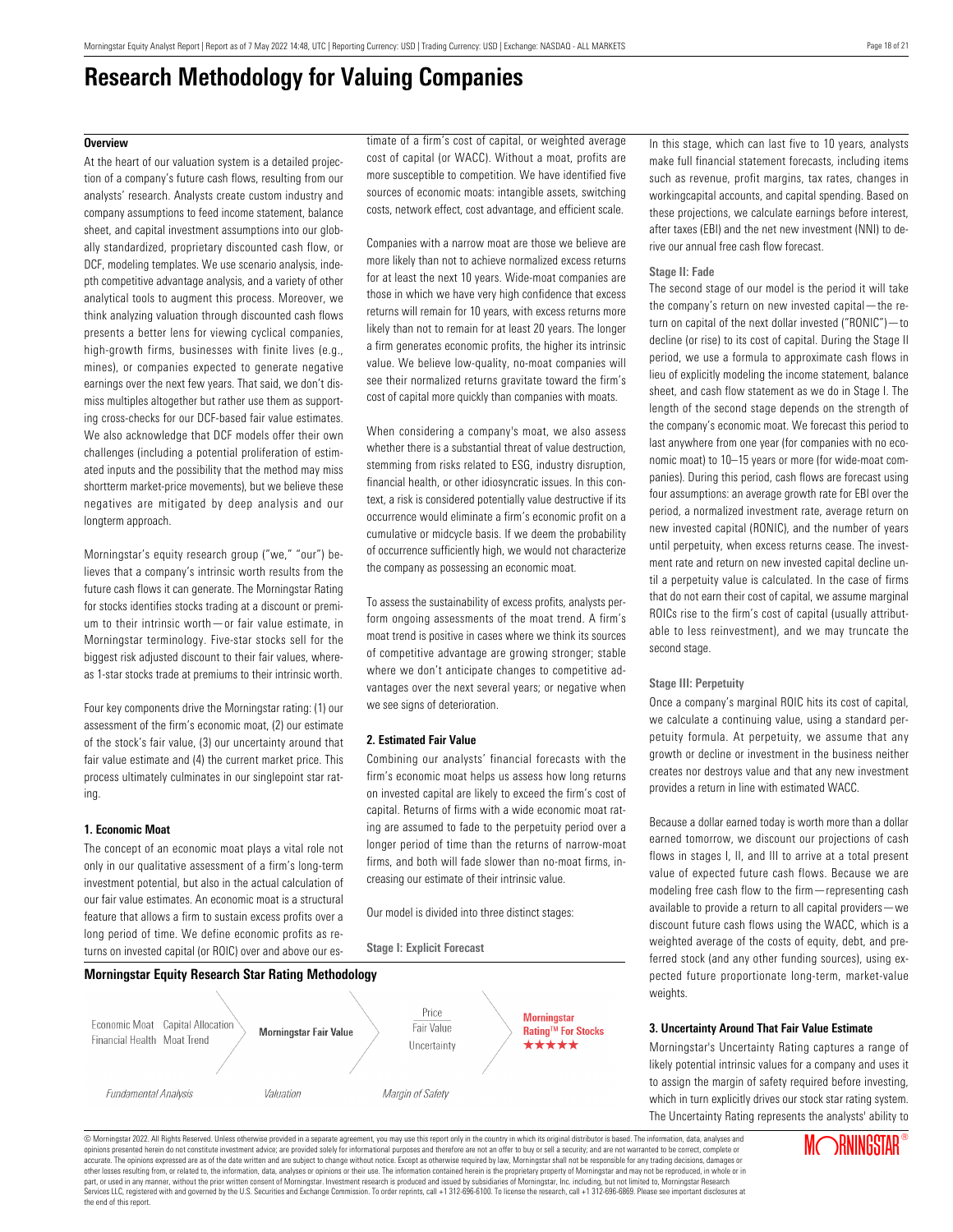$4.5$ 

 $\overline{40}$ 

 $\overline{35}$ 

 $3.0$ 

 $\overline{2.5}$ 

 $\overline{2.0}$ 

 $\overline{1.5}$ 

 $1.0$ 

 $\overline{0.5}$ 

 $0.0$ 

Price/Fair Value

## **Research Methodology for Valuing Companies**

around the Fair Value Estimate, based on the characteristics of the business underlying the stock, including operating and financial leverage, sales sensitivity to the overall economy, product concentration, pricing power, exposure to material ESG risks, and other company-specific factors.

Analysts consider at least two scenarios in addition to their base case: a bull case and a bear case. Assumptions are chosen such that the analyst believes there is a 25% probability that the company will perform better than the bull case, and a 25% probability that the company will perform worse than the bear case. The distance between the bull and bear cases is an important indicator of the uncertainty underlying the fair value estimate. In cases where there is less than a 25% probability of an event, but where the event could result in a material decline in value, analysts may adjust the uncertainty rating to reflect the increased risk. Analysts may also make a fair value adjustment to reflect the impact of this event.

Our recommended margin of safety widens as our uncertainty of the estimated value of the equity increases. The more uncertain we are about the estimated value of the equity, the greater the discount we require relative to our estimate of the value of the firm before we would recommend the purchase of the shares. In addition, the uncertainty rating provides guidance in portfolio construction based on risk tolerance.

Our uncertainty ratings for our qualitative analysis are low, medium, high, very high, and extreme.

|                                                    | <b>Margin of Safety</b> |                |  |  |  |  |
|----------------------------------------------------|-------------------------|----------------|--|--|--|--|
| Qualitative Analysis<br><b>Uncertainty Ratings</b> | ★★★★★Rating             | $\star$ Rating |  |  |  |  |
| Low                                                | 20% Discount            | 25% Premium    |  |  |  |  |
| Medium                                             | 30% Discount            | 35% Premium    |  |  |  |  |
| High                                               | 40% Discount            | 55% Premium    |  |  |  |  |
| Very High                                          | 50% Discount            | 75% Premium    |  |  |  |  |
| Extreme                                            | 75% Discount            | 300% Premium   |  |  |  |  |

### **4. Market Price**

The market prices used in this analysis and noted in the report come from exchange on which the stock is listed which we believe is a reliable source.

For more details about our methodology, please go to <https://shareholders.morningstar.com.>

### **Morningstar Star Rating for Stocks**

Once we determine the fair value estimate of a stock, we compare it with the stock's current market price on a daily basis, and the star rating is automatically re-calculated at the market close on every day the market on which the stock is listed is open. Our analysts keep close

tabs on the companies they follow, and, based on thor ough and ongoing analysis, raise or lower their fair value estimates as warranted.

Medium

Uncertainty

High

Uncertainty

Low

Uncertainty

Please note, there is no predefined distribution of stars. That is, the percentage of stocks that earn 5 stars can fluctuate daily, so the star ratings, in the aggregate, can serve as a gauge of the broader market's valuation. When there are many 5-star stocks, the stock market as a whole is more undervalued, in our opinion, than when very few companies garner our highest rating.

We expect that if our base-case assumptions are true the market price will converge on our fair value estimate over time generally within three years (although it is impossible to predict the exact time frame in which market prices may adjust).

Our star ratings are guideposts to a broad audience and individuals must consider their own specific investment goals, risk tolerance, tax situation, time horizon, income needs, and complete investment portfolio, among other factors.

The Morningstar Star Ratings for stocks are defined below:

 $\star \star \star \star$  We believe appreciation beyond a fair risk adjusted return is highly likely over a multiyear time frame. Scenario analysis developed by our analysts indicates that the current market price represents an excessively pessimistic outlook, limiting downside risk and maximizing upside potential.

 $\star \star \star \star$  We believe appreciation beyond a fair risk-adjusted return is likely.

Extreme

Uncertainty

 $\star \star \star$  Indicates our belief that investors are likely to receive a fair risk-adjusted return (approximately cost of equity).

 $\star\star$  We believe investors are likely to receive a less than fair risk-adjusted return.

 $\star$  Indicates a high probability of undesirable risk-adjusted returns from the current market price over a multiyear time frame, based on our analysis. Scenario analysis by our analysts indicates that the market is pricing in an excessively optimistic outlook, limiting upside potential and leaving the investor exposed to Capital loss.

### **Other Definitions**

**Last Price:** Price of the stock as of the close of the market of the last trading day before date of the report.

**Capital Allocation Rating:** Our Capital Allocation (or Stewardship) Rating represents our assessment of the quality of management's capital allocation, with particular emphasis on the firm's balance sheet, investments, and shareholder distributions. Analysts consider companies' investment strategy and valuation, balance sheet management, and dividend and share buyback policies. Corporate governance factors are only considered if they are likely to materially impact shareholder value, though either the balance sheet, investment, or shareholder distributions. Analysts assign one of three ratings: "Exem-

**MORNINGSTAR®** 

## bound the estimated value of the shares in a company **Morningstar Equity Research Star Rating Methodology**

© Morningstar 2022. All Rights Reserved. Unless otherwise provided in a separate agreement, you may use this report only in the country in which its original distributor is based. The information, data, analyses and opinions presented herein do not constitute investment advice; are provided solely for informational purposes and therefore are not an offer to buy or sell a security; and are not warranted to be correct, complete or accurate. The opinions expressed are as of the date written and are subject to change without notice. Except as otherwise required by law, Morningstar shall not be responsible for any trading decisions, damages or other losses resulting from, or related to, the information, data, analyses or opinions or their use. The information contained herein is the proprietary property of Morningstar and may not be reproduced, in whole or in part, or used in any manner, without the prior written consent of Morningstar. Investment research is produced and issued by subsidiaries of Morningstar, Inc. including, but not limited to, Morningstar Research puryor calor many manual and governed by the U.S. Securities and Exchange Commission. To order reprints, call +1 312-696-6100. To license the research, call +1 312-696-6869. Please see important disclosures at the commissi the end of this report.



Very High

Uncertainty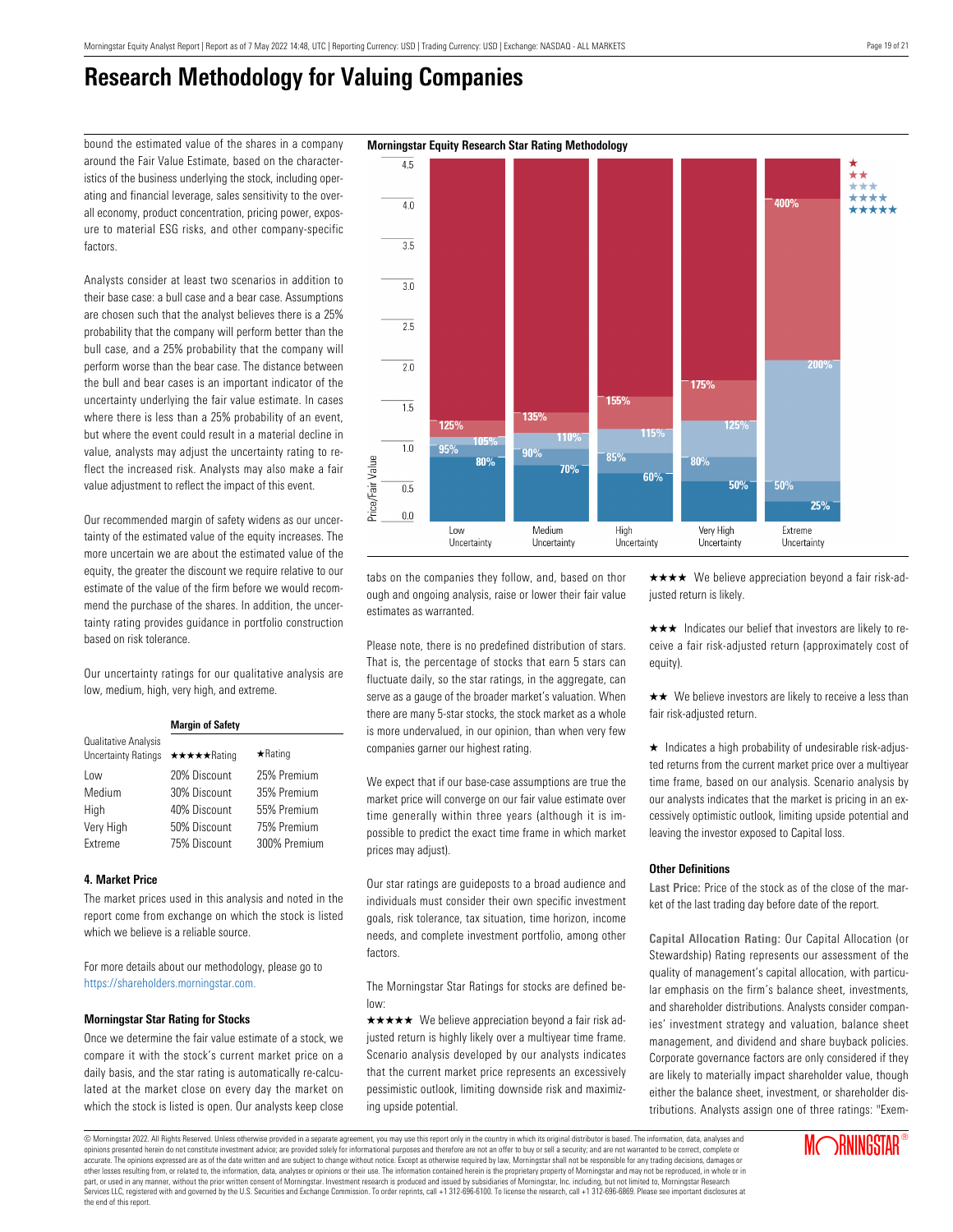# **Research Methodology for Valuing Companies**

plary", "Standard", or "Poor". Analysts judge Capital Allocation from an equity holder's perspective. Ratings are determined on a forward looking and absolute basis. The Standard rating is most common as most managers will exhibit neither exceptionally strong nor poor capital allocation.

Capital Allocation (or Stewardship) analysis published prior to Dec. 9, 2020, was determined using a different process. Beyond investment strategy, financial leverage, and dividend and share buyback policies, analysts also considered execution, compensation, related party transactions, and accounting practices in the rating.

**Capital Allocation Rating:** Our Capital Allocation (or Stewardship) Rating represents our assessment of the quality of management's capital allocation, with particular emphasis on the firm's balance sheet, investments, and shareholder distributions. Analysts consider companies' investment strategy and valuation, balance sheet management, and dividend and share buyback policies. Corporate governance factors are only considered if they are likely to materially impact shareholder value, though either the balance sheet, investment, or shareholder distributions. Analysts assign one of three ratings: "Exemplary", "Standard", or "Poor". Analysts judge Capital Allocation from an equity holder's perspective. Ratings are determined on a forward looking and absolute basis. The Standard rating is most common as most managers will exhibit neither exceptionally strong nor poor capital allocation.

Capital Allocation (or Stewardship) analysis published prior to Dec. 9, 2020, was determined using a different process. Beyond investment strategy, financial leverage, and dividend and share buyback policies, analysts also considered execution, compensation, related party transactions, and accounting practices in the rating.

**Sustainalytics ESG Risk Rating Assessment:**The ESG Risk Rating Assessment is provided by Sustainalytics; a Morningstar company.

Sustainalytics' ESG Risk Ratings measure the degree to which company's economic value at risk is driven by environment, social and governance (ESG) factors.

Sustainalytics analyzes over 1,300 data points to assess a company's exposure to and management of ESG risks. In other words, ESG Risk Ratings measures a company's unmanaged ESG Risks represented as a quantitative score. Unmanaged Risk is measured on an open-ended scale starting at zero (no risk) with lower scores representing less unmanaged risk and, for 95% of cases, the unmanaged ESG Risk score is below 50.

Based on their quantitative scores, companies are grouped into one of five Risk Categories (negligible, low, medium, high, severe). These risk categories are absolute, meaning that a 'high risk' assessment reflects a comparable degree of unmanaged ESG risk across all subindustries covered.

The ESG Risk Rating Assessment is a visual representation of Sustainalytics ESG Risk Categories on a 1 to 5 scale. Companies with Negligible Risk = 5 Globes, Low  $Risk = 4$ , Medium Risk = 3 Globes, High Risk = 2 Globes, Severe Risk = 1 Globe. For more information, please visit sustainalytics.com/esg-ratings/

Ratings should not be used as the sole basis in evaluating a company or security. Ratings involve unknown risks and uncertainties which may cause our expectations not to occur or to differ significantly from what was expected and should not be considered an offer or solicitation to buy or sell a security.

### **Risk Warning**

Please note that investments in securities are subject to market and other risks and there is no assurance or guarantee that the intended investment objectives will be achieved. Past performance of a security may or may not be sustained in future and is no indication of future performance. A security investment return and an investor's principal value will fluctuate so that, when redeemed, an investor's shares may be worth more or less than their original cost. A security's current investment performance may be lower or higher than the investment performance noted within the report. Morningstar's Uncertainty Rating serves as a useful data point with respect to sensitivity analysis of the assumptions used in our determining a fair value price.

### **General Disclosure**

Unless otherwise provided in a separate agreement, recipients accessing this report may only use it in the country in which the Morningstar distributor is based. Unless stated otherwise, the original distributor of the report is Morningstar Research Services LLC, a U.S.A. domiciled financial institution.

This report is for informational purposes only and has no regard to the specific investment objectives, financial situation or particular needs of any specific recipient. This publication is intended to provide information to assist institutional investors in making their own investment decisions, not to provide investment advice to any specific investor. Therefore, investments discussed and recommendations made herein may not be suitable for all investors: recipients must exercise their own independent judgment as to the suitability of such investments and recommendations in the light of their own investment objectives, experience, taxation status and financial position.

The information, data, analyses and opinions presented herein are not warranted to be accurate, correct, complete or timely. Unless otherwise provided in a separate agreement, neither Morningstar, Inc. or the Equity Research Group represents that the report contents meet all of the presentation and/or disclosure standards applicable in the jurisdiction the recipient is located.

Except as otherwise required by law or provided for in a separate agreement, the analyst, Morningstar, Inc. and the Equity Research Group and their officers, directors and employees shall not be responsible or liable for any trading decisions, damages or other losses resulting from, or related to, the information, data, analyses or opinions within the report. The Equity Research Group encourages recipients recipients of this report to read all relevant issue documents (e.g., prospectus) pertaining to the security concerned, including without limitation, information relevant to its investment objectives, risks, and costs before making an in vestment decision and when deemed necessary, to seek the advice of a legal, tax, and/or accounting professional.

The Report and its contents are not directed to, or intended for distribution to or use by, any person or entity who is a citizen or resident of or located in any locality, state, country or other jurisdiction where such distribution, publication, availability or use would be contrary to law or regulation or which would subject Morningstar, Inc. or its affiliates to any registration or licensing requirements in such jurisdiction.

Where this report is made available in a language other than English and in the case of inconsistencies between the English and translated versions of the report, the English version will control and supersede any ambiguities associated with any part or section of a report that has been issued in a foreign language. Neither the analyst, Morningstar, Inc., or the Equity Research Group guarantees the accuracy of the translations.

This report may be distributed in certain localities, countries and/or jurisdictions ("Territories") by independent third parties or independent intermediaries and/or distributors ("Distributors"). Such Distributors are not acting as agents or representatives of the analyst, Morningstar, Inc. or the Equity Research Group. In Territories where a Distributor distributes our report, the Distributor is solely responsible for complying with all applicable regulations, laws, rules, circulars, codes and guidelines established by local and/or regional regulatory bodies, including laws in connection with the distribution third-party research reports.

### **Conflicts of Interest**

 $\blacktriangleright$  No interests are held by the analyst with respect to the security subject of this investment research report.